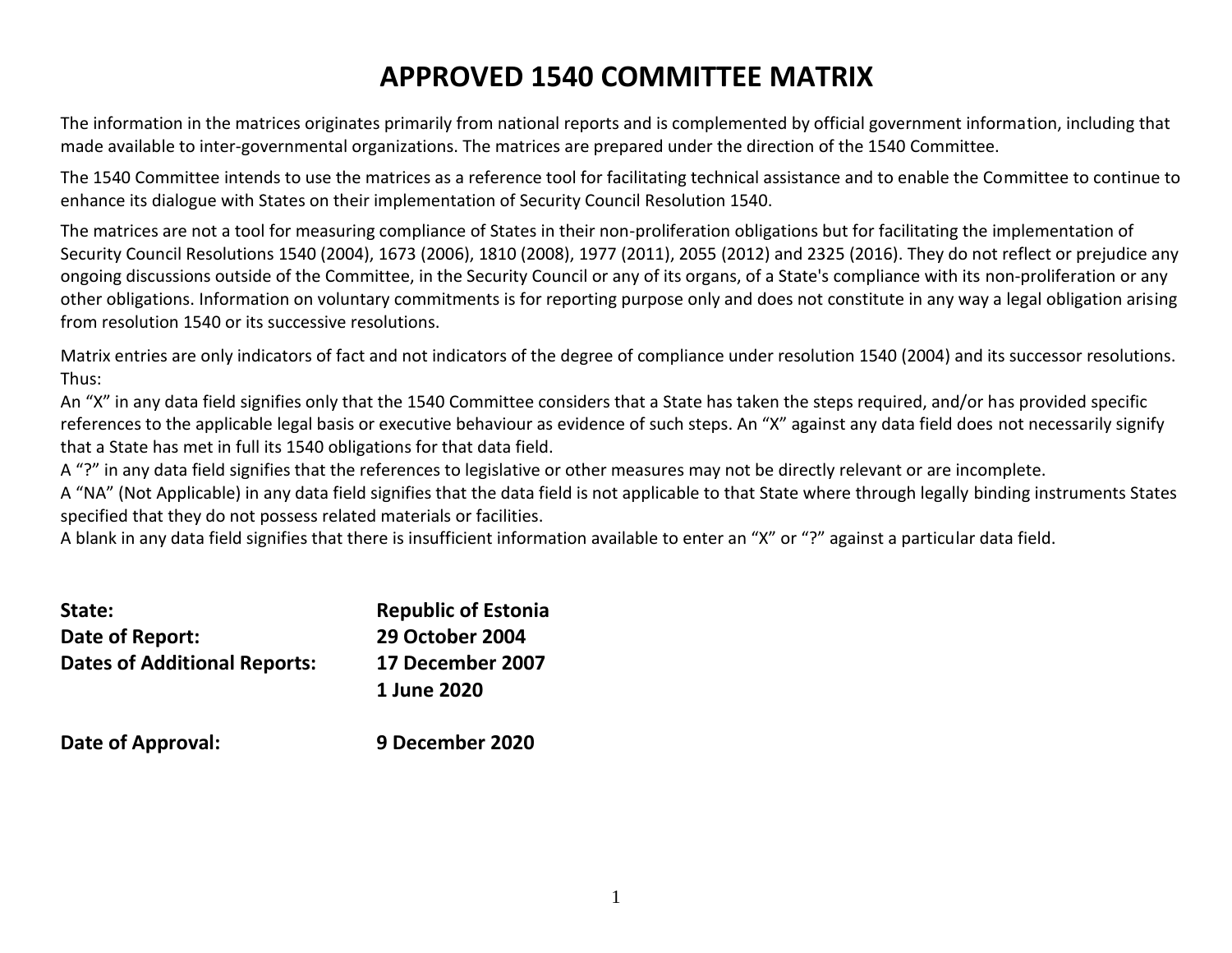## **I. OP 1 and related matters from OP 5, OP 8 (a), (b), (c) and OP10**

|                | <b>Adherence to legally binding</b><br>instruments, membership of<br>organisations, participation<br>in arrangements and<br>statements made. | Relevant information (i.e., signing, deposit of instrument of accession, ratification, etc) |  |  |  |  |  |  |  |  |
|----------------|----------------------------------------------------------------------------------------------------------------------------------------------|---------------------------------------------------------------------------------------------|--|--|--|--|--|--|--|--|
| 1              | Nuclear Non-<br><b>Proliferation Treaty</b><br>(NPT)                                                                                         | Deposit 7 January 1992                                                                      |  |  |  |  |  |  |  |  |
| $\overline{2}$ | Nuclear Weapons Free<br>Zone/ Protocol(s)                                                                                                    |                                                                                             |  |  |  |  |  |  |  |  |
| 3              | International<br>Convention for the<br>Suppression of Acts of<br>Nuclear Terrorism                                                           | Signed 14 September 2005                                                                    |  |  |  |  |  |  |  |  |
| 4              | Convention on Physical<br><b>Protection of Nuclear</b><br>Material (CPPNM)                                                                   | Deposit 8 June 1994                                                                         |  |  |  |  |  |  |  |  |
| 5              | 2005 Amendment to the<br><b>CPPNM</b>                                                                                                        | Deposit 16 May 2008                                                                         |  |  |  |  |  |  |  |  |
| 6              | Comprehensive Nuclear-<br>Test-Ban Treaty (CTBT)<br>(not in force)                                                                           | Deposit 13 August 1999                                                                      |  |  |  |  |  |  |  |  |
| $\overline{7}$ | Chemical Weapons<br>Convention (CWC)                                                                                                         | Deposit 26 May 1999                                                                         |  |  |  |  |  |  |  |  |
| 8              | <b>Biological Weapons</b><br>Convention (BWC)                                                                                                | Deposit 1 July 1993                                                                         |  |  |  |  |  |  |  |  |
| 9              | Geneva Protocol of 1925                                                                                                                      | Deposit 28 August 1931                                                                      |  |  |  |  |  |  |  |  |
| 10             | 1997 International<br>Convention for the<br>Suppression of Terrorist<br><b>Bombings</b>                                                      | Deposit 10 April 2002                                                                       |  |  |  |  |  |  |  |  |
| 11             | 1999 International<br>Convention for the<br>Suppression of the<br><b>Financing of Terrorism</b>                                              | Deposit 22 May 2002                                                                         |  |  |  |  |  |  |  |  |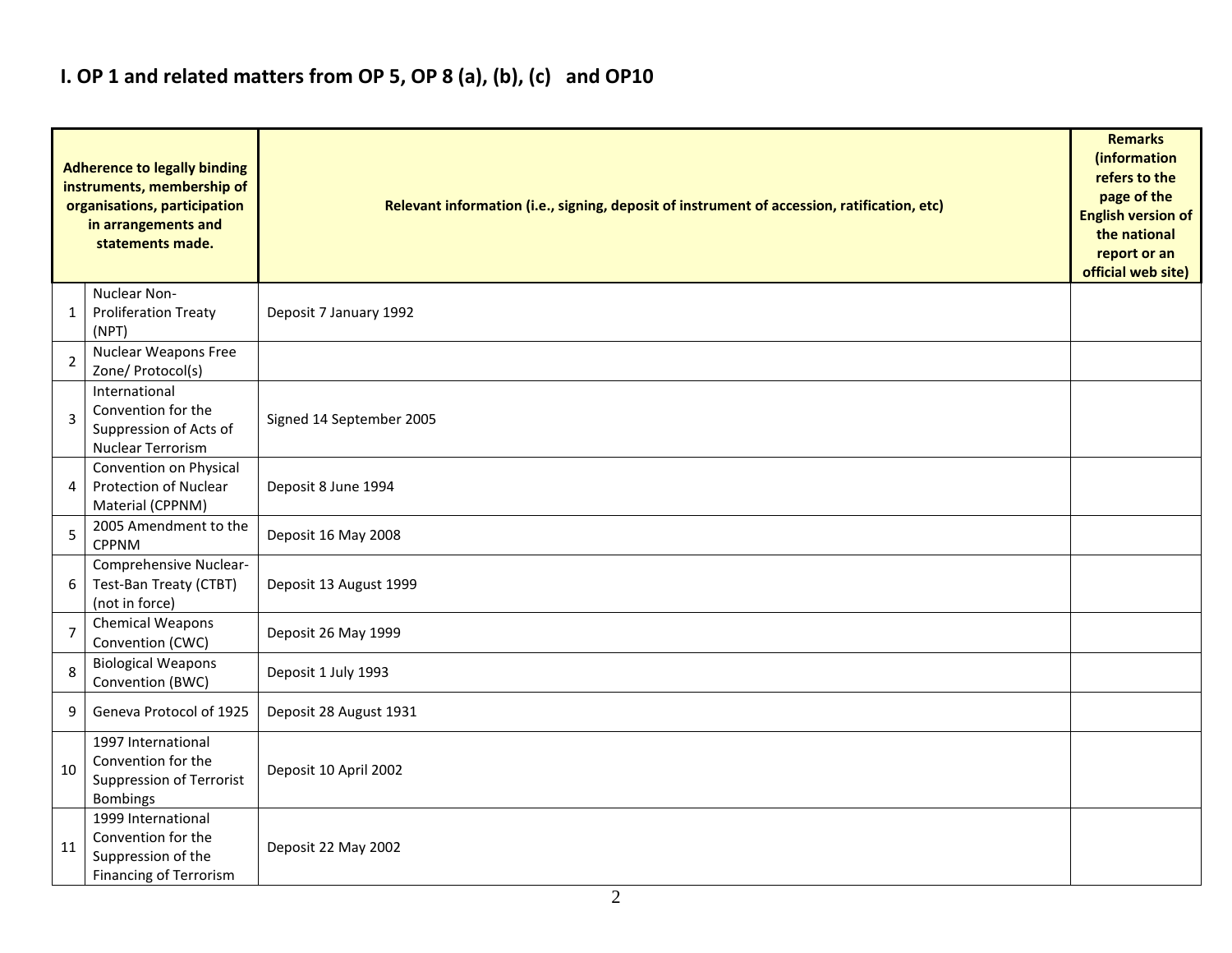|    | 2005 Protocol to the       |                                                                                                                               |  |  |  |  |  |  |  |  |
|----|----------------------------|-------------------------------------------------------------------------------------------------------------------------------|--|--|--|--|--|--|--|--|
|    | Convention for the         |                                                                                                                               |  |  |  |  |  |  |  |  |
| 12 | suppression of unlawful    | Deposit 16 May 2008                                                                                                           |  |  |  |  |  |  |  |  |
|    | acts against the safety of |                                                                                                                               |  |  |  |  |  |  |  |  |
|    | maritime navigation        |                                                                                                                               |  |  |  |  |  |  |  |  |
|    | 2005 Protocol to the       |                                                                                                                               |  |  |  |  |  |  |  |  |
|    | Protocol to the            |                                                                                                                               |  |  |  |  |  |  |  |  |
|    | Convention for the         |                                                                                                                               |  |  |  |  |  |  |  |  |
| 13 | suppression of acts        | Deposit 16 May 2008                                                                                                           |  |  |  |  |  |  |  |  |
|    | against the safety of      |                                                                                                                               |  |  |  |  |  |  |  |  |
|    | fixed platforms located    |                                                                                                                               |  |  |  |  |  |  |  |  |
|    | on the continental shelf   |                                                                                                                               |  |  |  |  |  |  |  |  |
|    | 2010 Convention on the     |                                                                                                                               |  |  |  |  |  |  |  |  |
|    | Suppression of Unlawful    |                                                                                                                               |  |  |  |  |  |  |  |  |
| 14 | Acts Relating to           |                                                                                                                               |  |  |  |  |  |  |  |  |
|    | <b>International Civil</b> |                                                                                                                               |  |  |  |  |  |  |  |  |
|    | Aviation                   |                                                                                                                               |  |  |  |  |  |  |  |  |
|    | Other relevant regional    |                                                                                                                               |  |  |  |  |  |  |  |  |
| 15 | legally binding            | <b>EURATOM Treaty</b>                                                                                                         |  |  |  |  |  |  |  |  |
|    | instruments                |                                                                                                                               |  |  |  |  |  |  |  |  |
| 16 | International Atomic       | Member since 31 January 1992                                                                                                  |  |  |  |  |  |  |  |  |
|    | Energy Agency (IAEA)       | <b>Nuclear Suppliers Group (NSG)</b>                                                                                          |  |  |  |  |  |  |  |  |
|    |                            | Australia Group (AG)                                                                                                          |  |  |  |  |  |  |  |  |
|    |                            | Wassenaar Arrangement (WA)                                                                                                    |  |  |  |  |  |  |  |  |
| 17 | Directly relevant          | PSI participating State                                                                                                       |  |  |  |  |  |  |  |  |
|    | Arrangements               | <b>GICNT</b> participating State                                                                                              |  |  |  |  |  |  |  |  |
|    |                            | The Hague Code of Conduct (HCOC)                                                                                              |  |  |  |  |  |  |  |  |
|    |                            |                                                                                                                               |  |  |  |  |  |  |  |  |
|    | Statement on non-          |                                                                                                                               |  |  |  |  |  |  |  |  |
|    | provision of WMD and       | State reports that it does not provide any form of support to non-State actors that attempt to develop, acquire, manufacture, |  |  |  |  |  |  |  |  |
| 18 | related materials to       | possess, transport, transfer or use nuclear, chemical or biological weapons and their means of delivery and that any such     |  |  |  |  |  |  |  |  |
|    | non-State actors           | support is prohibited under its law.                                                                                          |  |  |  |  |  |  |  |  |
|    |                            | Council of Europe                                                                                                             |  |  |  |  |  |  |  |  |
|    |                            | European Union                                                                                                                |  |  |  |  |  |  |  |  |
|    |                            | International Maritime Organization (IMO)                                                                                     |  |  |  |  |  |  |  |  |
|    | Membership in relevant     | International Monetary Fund (IMF)                                                                                             |  |  |  |  |  |  |  |  |
| 19 | international, regional    | Inter-Parliamentary Union (IPU)                                                                                               |  |  |  |  |  |  |  |  |
|    | or sub-regional            | <b>INTERPOL</b>                                                                                                               |  |  |  |  |  |  |  |  |
|    | organisations              | North Atlantic Treaty Organization (NATO)                                                                                     |  |  |  |  |  |  |  |  |
|    |                            | Organisation for Economic Co-operation and Development (OECD)                                                                 |  |  |  |  |  |  |  |  |
|    |                            | Organization for Security and Cooperation in Europe (OSCE)                                                                    |  |  |  |  |  |  |  |  |
|    |                            | World Bank Group                                                                                                              |  |  |  |  |  |  |  |  |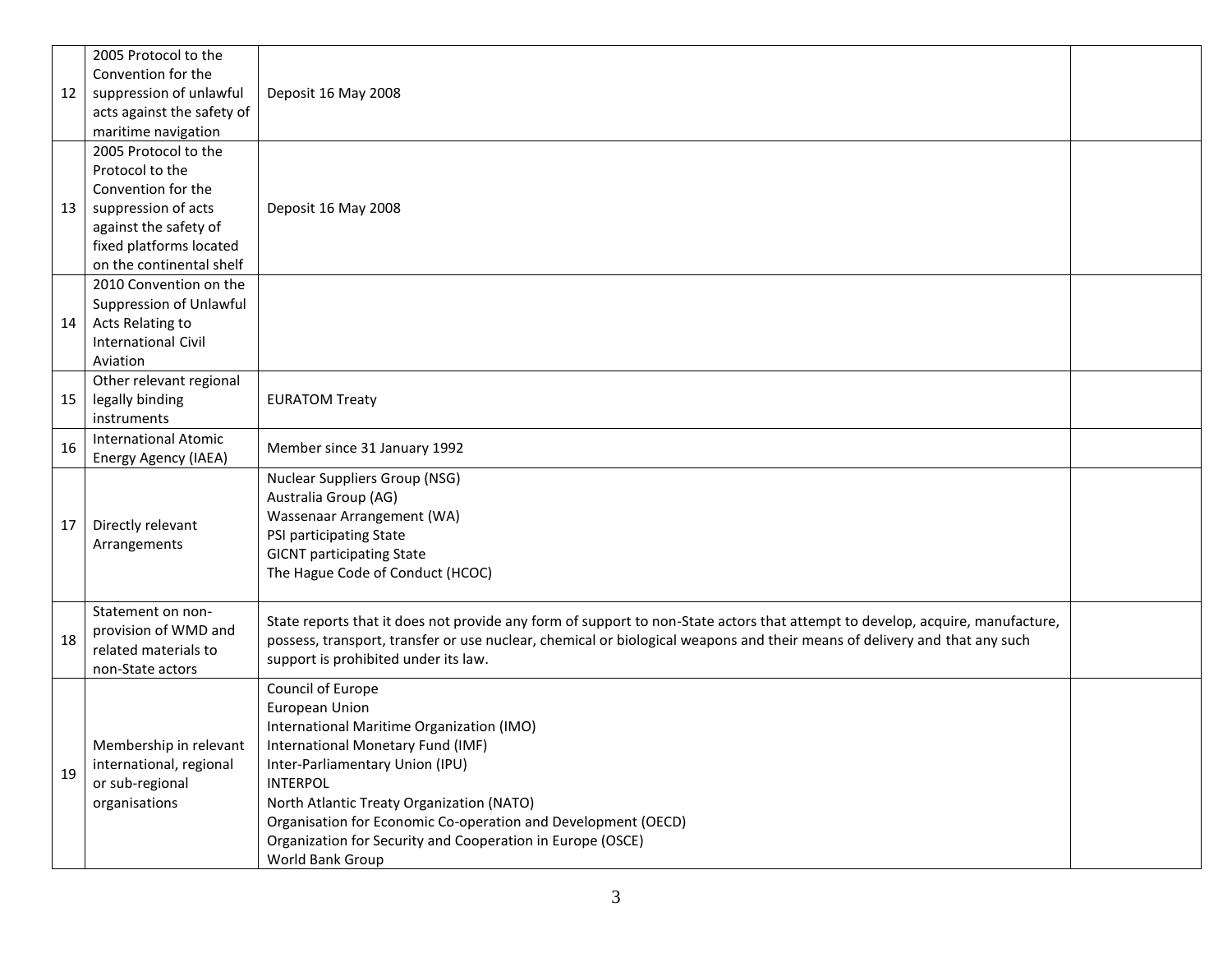|  | World Customs Organization (WCO)           |  |
|--|--------------------------------------------|--|
|  | World Health Organization (WHO)            |  |
|  | World Organisation for Animal Health (OIE) |  |
|  | World Trade Organization (WTO)             |  |
|  |                                            |  |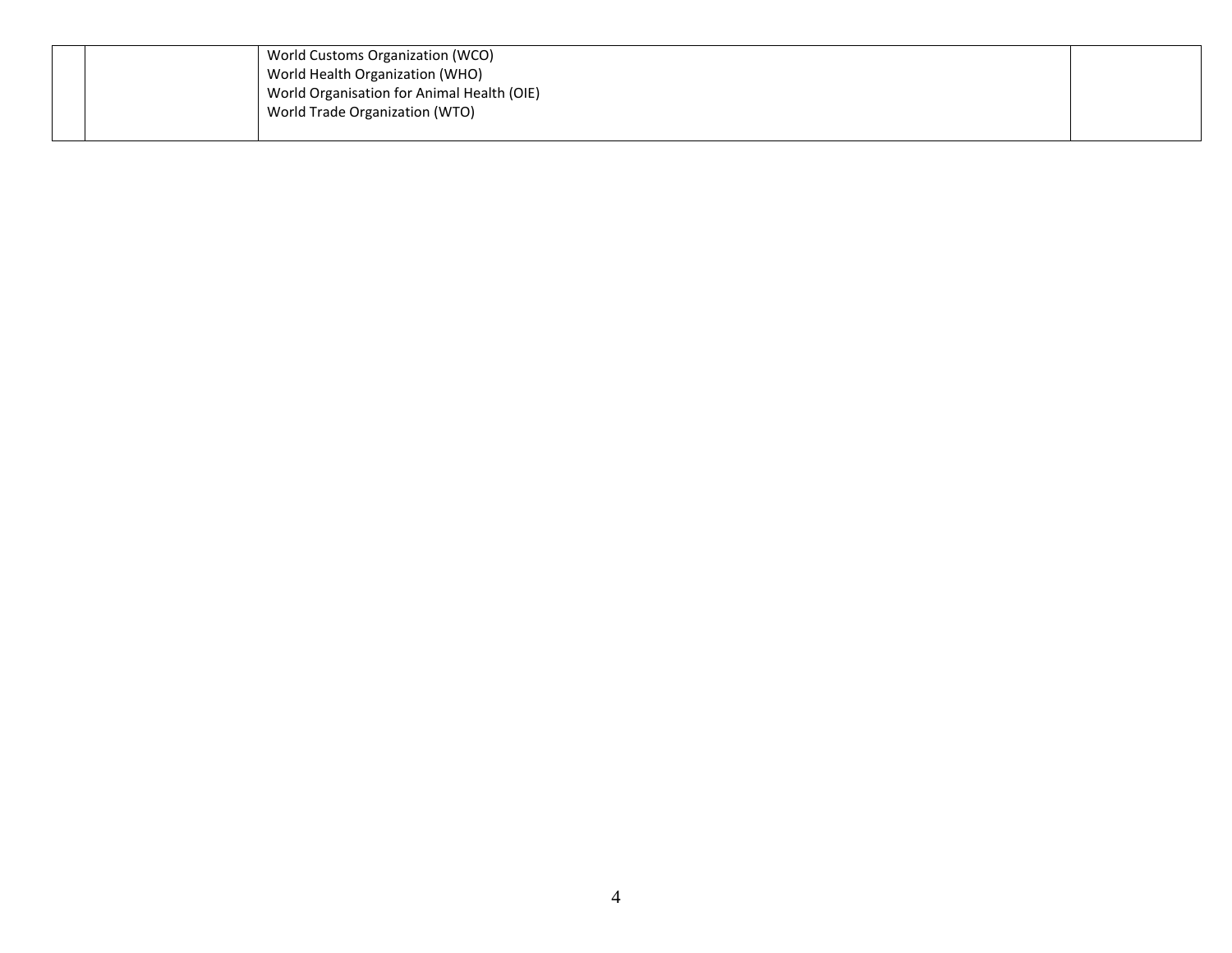### **II. OP 2 - Nuclear Weapons (NW), Chemical Weapons (CW) and Biological Weapons (BW)**

| <b>National legislation which</b><br>prohibits persons or entities |                                                         | <b>National legal framework</b> |                       |                           |                                                                                                                              |    |                           |                           | <b>Enforcement and civil/criminal penalties</b>                                                                                                                                                                                                                                                                                                                                                                                                                                                                                    |                |  |  |  |
|--------------------------------------------------------------------|---------------------------------------------------------|---------------------------------|-----------------------|---------------------------|------------------------------------------------------------------------------------------------------------------------------|----|---------------------------|---------------------------|------------------------------------------------------------------------------------------------------------------------------------------------------------------------------------------------------------------------------------------------------------------------------------------------------------------------------------------------------------------------------------------------------------------------------------------------------------------------------------------------------------------------------------|----------------|--|--|--|
|                                                                    | to engage in one of the<br>following activities and its | N                               | $X$ ?<br>$\mathbf{C}$ | $\mathbf{B}$              | Source document of national implementation                                                                                   | N  | X/?<br>$\mathbf{C}$       | $\mathbf{B}$              | <b>Source document</b>                                                                                                                                                                                                                                                                                                                                                                                                                                                                                                             | <b>Remarks</b> |  |  |  |
|                                                                    | enforcement                                             | W                               | <b>W</b>              | W                         | law                                                                                                                          | W  | $\boldsymbol{\mathsf{W}}$ | W                         |                                                                                                                                                                                                                                                                                                                                                                                                                                                                                                                                    |                |  |  |  |
| $\mathbf{1}$                                                       | Manufacture                                             | X                               | X                     | $\boldsymbol{\mathsf{X}}$ | NW/CW/BW:<br>Estonian Penal Code, as amended, Arts. 93 and<br>237                                                            | X  | X                         | $\pmb{\times}$            | NW/CW/BW:<br>Estonian Penal Code, as amended, Arts. 93 and<br>237<br>Art. 237: (the manufacture, distribution or use<br>of prohibited weapons)<br>Art. 93: (A person who designs, manufactures,<br>stores, acquires, hands over, sells or provides<br>or offers for use in any other manner a<br>chemical, biological or bacteriological weapon<br>or any other internationally prohibited weapon<br>of mass destruction or other weapon, or<br>essential components thereof, shall be<br>punished by 3 to 12 years' imprisonment) |                |  |  |  |
| $\overline{2}$                                                     | Acquire                                                 | X                               | Χ                     | X                         | NW/CW/BW:<br>Estonian Penal Code, as amended, Art. 93                                                                        | X  | X                         | $\boldsymbol{\mathsf{X}}$ | NW/CW/BW:<br>Estonian Penal Code, as amended, Art. 93                                                                                                                                                                                                                                                                                                                                                                                                                                                                              |                |  |  |  |
| 3                                                                  | Possess                                                 | X                               | X                     | X                         | NW/CW/BW:<br>Estonian Penal Code, as amended, Art. 93                                                                        | X  | X                         | $\mathsf{X}$              | NW/CW/BW:<br>Estonian Penal Code, as amended, Art. 93                                                                                                                                                                                                                                                                                                                                                                                                                                                                              |                |  |  |  |
| 4                                                                  | Develop                                                 | X                               | X                     | X                         | NW/CW/BW:<br>Estonian Penal Code, as amended, Art. 93                                                                        | X  | $\boldsymbol{\mathsf{x}}$ | $\boldsymbol{\mathsf{X}}$ | NW/CW/BW:<br>Estonian Penal Code, as amended, Art. 93                                                                                                                                                                                                                                                                                                                                                                                                                                                                              |                |  |  |  |
| 5                                                                  | Transport                                               | X                               | X                     | $\pmb{\times}$            | NW/CW/BW:<br>Estonian Penal Code, as amended, Arts. 93 and<br>$421^2$<br>Estonian Strategic Goods Act, as amended, Art.<br>3 | X. | X                         | $\boldsymbol{\mathsf{X}}$ | NW/CW/BW:<br>Estonian Penal Code, as amended, Arts. 93 and<br>$421^2$                                                                                                                                                                                                                                                                                                                                                                                                                                                              |                |  |  |  |
| 6                                                                  | Transfer                                                | $\pmb{\mathsf{X}}$              | X                     | $\mathsf X$               | NW/CW/BW:<br>Estonian Penal Code, as amended, Arts. 93 and<br>237<br>Estonian Strategic Goods Act, as amended, Art.<br>5     | Χ  | X                         | $\pmb{\times}$            | NW/CW/BW:<br>Estonian Penal Code, as amended, Arts. 93 and<br>237 (distribution)                                                                                                                                                                                                                                                                                                                                                                                                                                                   |                |  |  |  |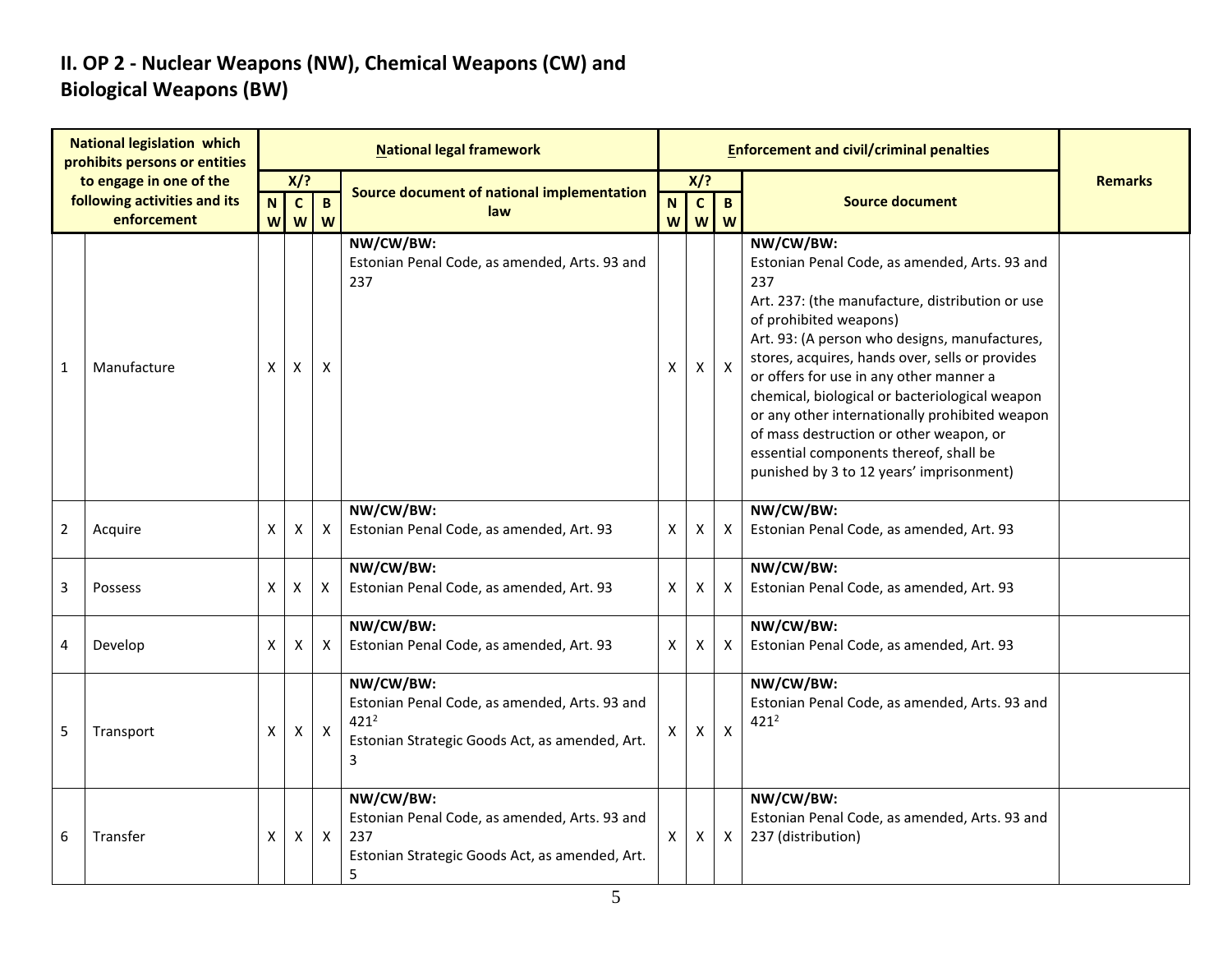| $\overline{7}$ | use                                                                       | X              | $\times$     | $\mathsf{X}$ | NW/CW/BW:<br>Estonian Penal Code, as amended Arts. 93, 103<br>and 237                                                                      | X              | X            | $\mathsf{X}$              | NW/CW/BW:<br>Estonian Penal Code, as amended, Arts. 93,<br>103 and 237     |
|----------------|---------------------------------------------------------------------------|----------------|--------------|--------------|--------------------------------------------------------------------------------------------------------------------------------------------|----------------|--------------|---------------------------|----------------------------------------------------------------------------|
| 8              | attempt to engage in<br>abovementioned<br>activities                      | X              | X            | $\mathsf{X}$ | NW/CW/BW:<br>Estonian Penal Code, Art. 22 No 1                                                                                             | X              | $\mathsf{X}$ | $\mathsf{X}$              | NW/CW/BW:<br>Estonian Penal Code, Art. 22 No 1                             |
| $\mathsf{q}$   | participate as an<br>accomplice in<br>abovementioned<br>activities        | Χ              | X            | $\mathsf{X}$ | NW/CW/BW:<br>Estonian Penal Code, as amended Arts. 21, 22<br>and 237 No 1                                                                  | X              | X            | $\mathsf{X}$              | NW/CW/BW:<br>Estonian Penal Code, as amended, Arts. 21, 22<br>and 237 No 1 |
| 10             | assist in<br>abovementioned<br>activities                                 | X              | $\mathsf{X}$ | $\mathsf{X}$ | NW/CW/BW<br>Estonian Penal Code, as amended, Arts. 21, 22<br>and 237 No 2                                                                  | X              | $\mathsf{X}$ | $\mathsf{x}$              | NW/CW/BW:<br>Estonian Penal Code, as amended, Arts. 21,22<br>and 237 No 2  |
| 11             | finance<br>abovementioned<br>activities                                   | X              | $\mathsf{X}$ | $\mathsf{X}$ | NW/CW/BW:<br>Estonian Penal Code, as amended Arts. 237 No<br>3 and 394<br>Money Laundering and Terrorist Financing<br>Prevention Act, 2004 | X              | X            | $\boldsymbol{\mathsf{X}}$ | NW/CW/BW:<br>Estonian Penal Code, Arts. 237 No 3 and 394                   |
| 12             | abovementioned<br>activities related to<br>means of delivery <sup>1</sup> | $\overline{?}$ | $\cdot$      | $\cdot$      | NW/CW/BW:<br>Estonian Penal Code, as amended, Art. 93                                                                                      | $\overline{?}$ | ?            | $\cdot$                   | NW/CW/BW:<br>Estonian Penal Code, as amended, Art. 93                      |

1. Means of delivery: missiles, rockets and other unmanned systems capable of delivering nuclear, chemical, or biological weapons that are specially designed for such use.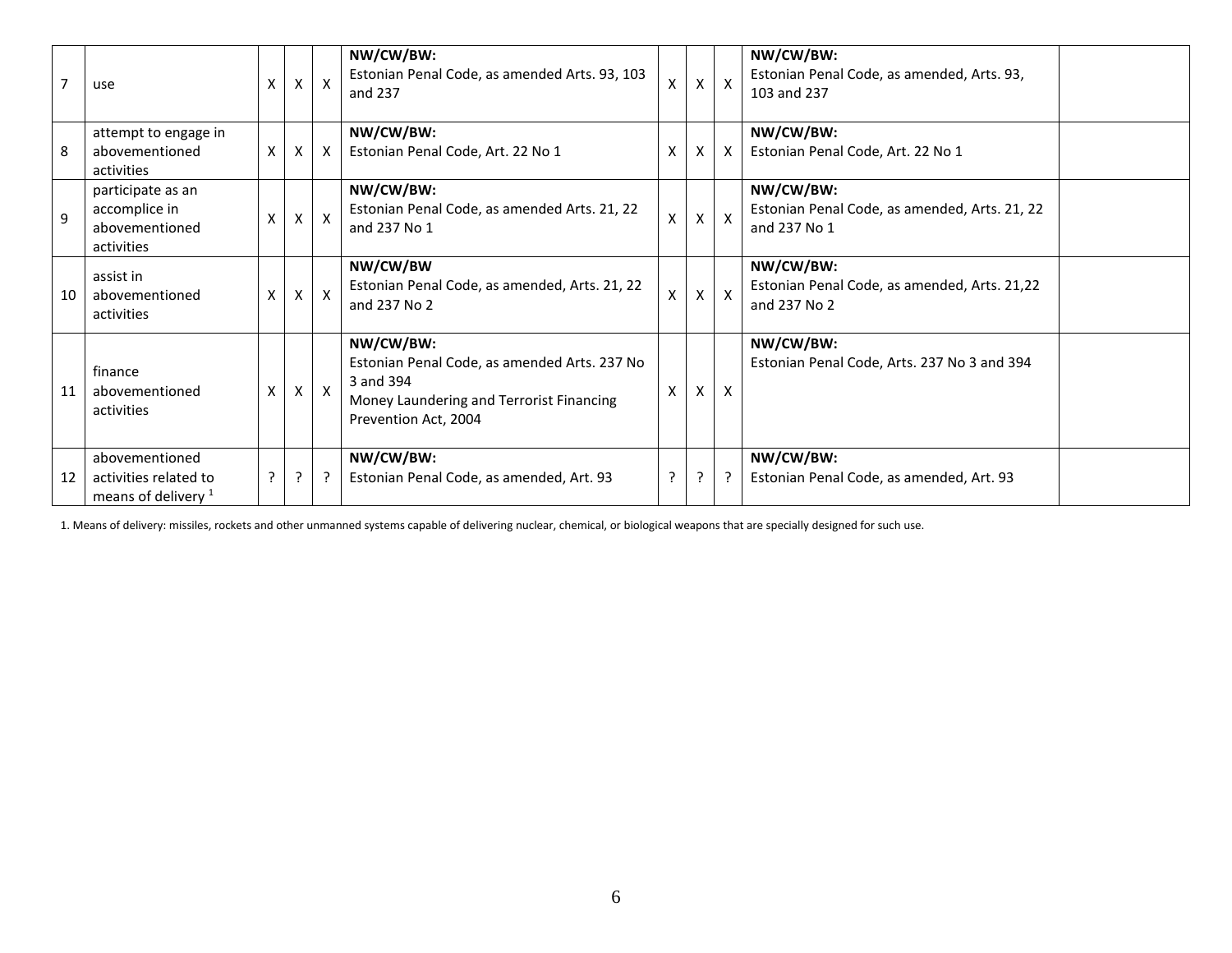#### **III. OP 3 (a) and (b) - Account for/Secure/Physically protect NW, CW and BW, including Related Materials <sup>2</sup>**

| <b>Measures to establish</b><br>domestic controls to prevent<br>the proliferation of NW, CW,<br>BW, and their means of |                                              |        |        |              | National legal and/or regulatory framework                                                                                                                                                                                                                                                                                                                                                                                                                                                                                                                                                                                                                                                                                                                               |        |                  | <b>Enforcement and civil/criminal penalties</b> |                                                                                                                                                                                                                                        |                |
|------------------------------------------------------------------------------------------------------------------------|----------------------------------------------|--------|--------|--------------|--------------------------------------------------------------------------------------------------------------------------------------------------------------------------------------------------------------------------------------------------------------------------------------------------------------------------------------------------------------------------------------------------------------------------------------------------------------------------------------------------------------------------------------------------------------------------------------------------------------------------------------------------------------------------------------------------------------------------------------------------------------------------|--------|------------------|-------------------------------------------------|----------------------------------------------------------------------------------------------------------------------------------------------------------------------------------------------------------------------------------------|----------------|
|                                                                                                                        |                                              | $X$ /? |        | $\mathbf{B}$ |                                                                                                                                                                                                                                                                                                                                                                                                                                                                                                                                                                                                                                                                                                                                                                          |        | $X$ ?            |                                                 |                                                                                                                                                                                                                                        | <b>Remarks</b> |
|                                                                                                                        | delivery; controls over<br>related materials | N<br>W | C<br>W | W            | <b>Source document</b>                                                                                                                                                                                                                                                                                                                                                                                                                                                                                                                                                                                                                                                                                                                                                   | N<br>W | $\mathbf c$<br>W | B.<br>W                                         | <b>Source document</b>                                                                                                                                                                                                                 |                |
| $\mathbf{1}$                                                                                                           | Measures to account for<br>production        | X      | ?      |              | NW:<br>INFCIRC/193/Add. 8 (1 Dec 2005)<br>EURATOM Regulation No 302/2005 of 8<br>February 2005 on the application of Euratom<br>safeguards<br>Radiation Act, June 2016, as amended, Arts.<br>32, 33, 37 and 68<br>Regulation of the Minister of the Environment<br>on detailed requirements for applications for<br>radiation practice licenses, lists of data of<br>applications and radiation practice licenses,<br>and lists of data characterizing radiation<br>sources used to keep lists of nuclear materials,<br>2016, Arts. 1, 4 and 8<br>General Part of the Environmental Code Act,<br>Art $40^1$<br>The regulation of the Minister of the<br>Environment on the environmental decisions<br>information system and its statutes, 2017, Arts.<br>3, 7, 8 and 12 | X      | $\cdot$          |                                                 | NW:<br><b>EURATOM Treaty, Art. 83</b><br>Radiation Act, June 2016, as amended, Arts. 117<br>and 118<br>Estonian Penal Code, as amended, Arts. 411 and<br>412 (Unlawful radiation practice)<br>Strategic Goods Act, Arts. 93, 94 and 95 |                |
|                                                                                                                        |                                              |        |        |              | CW:<br>Chemicals Act, as amended, Decree of Minister<br>of Social Affairs, Accounting of hazardous<br>chemicals, 2015                                                                                                                                                                                                                                                                                                                                                                                                                                                                                                                                                                                                                                                    |        |                  |                                                 | CW:<br>Chemicals Act, as amended<br>Strategic Goods Act, Arts. 93, 94 and 95                                                                                                                                                           |                |
| $\overline{2}$                                                                                                         | Measures to account for<br>use               | X      | ?      | X            | NW:<br>INFCIRC/193/Add.8 (1 Dec 2005)<br>EURATOM Regulation No 302/2005 of 8<br>February 2005 on the application of Euratom<br>safeguards<br>Radiation Act, June 2016, as amended, Arts.<br>32, 33 and 68                                                                                                                                                                                                                                                                                                                                                                                                                                                                                                                                                                | X      | ?                |                                                 | NW:<br><b>EURATOM Treaty, Art. 83</b><br>Radiation Act, June 2016, as amended, Arts. 117<br>and 118<br>Estonian Penal Code, as amended, Arts. 411 and<br>412<br>Strategic Goods Act, Arts. 93, 94 and 95                               |                |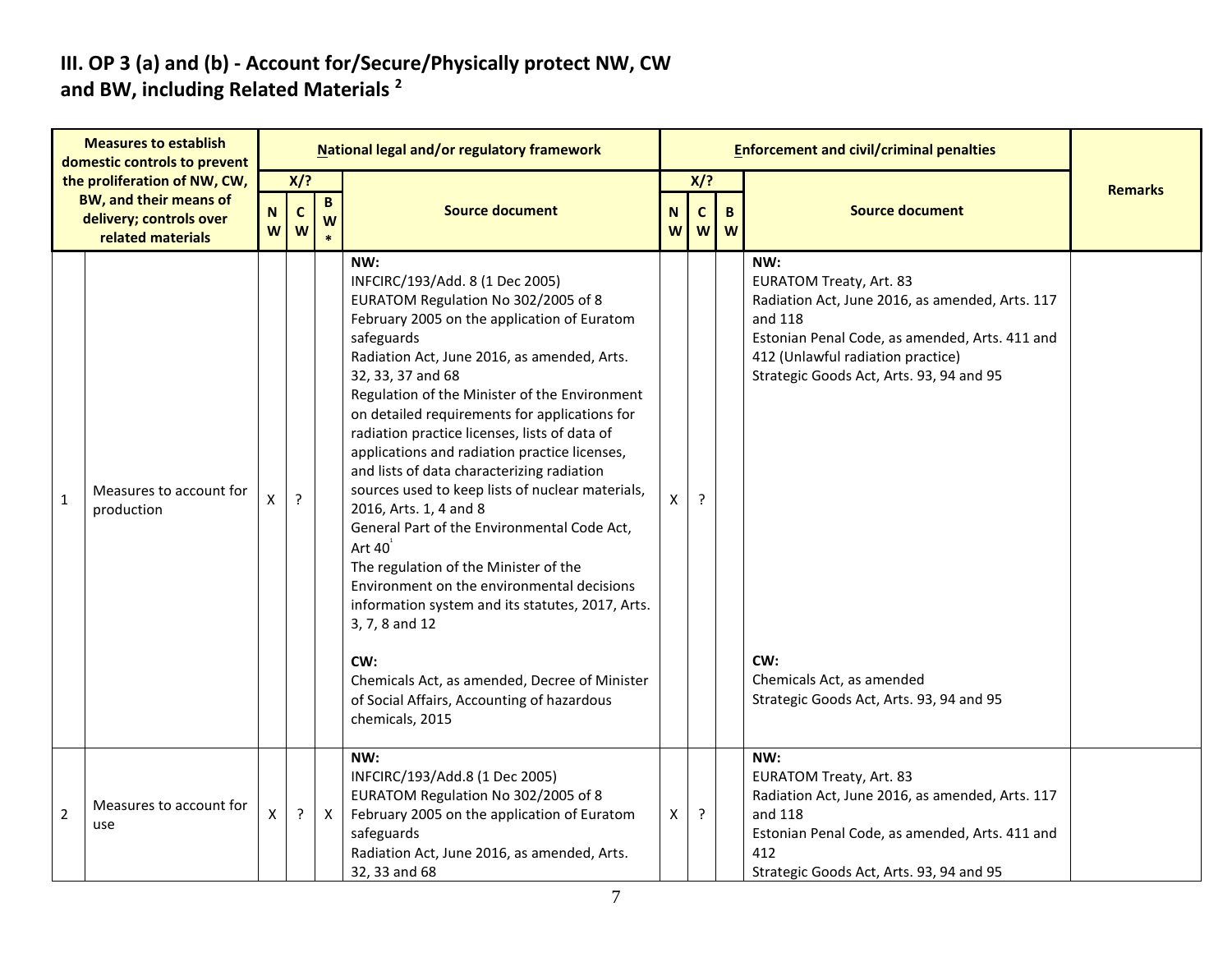|                |                                    |    |   | Regulation of the Minister of the Environment<br>on detailed requirements for applications for<br>radiation practice licenses, lists of data of<br>applications and radiation practice licenses,<br>and lists of data characterizing radiation<br>sources used to keep lists of nuclear materials,<br>2016, Arts 1, 4 and 8<br>General Part of the Environmental Code Act,<br>Art $40^{\degree}$<br>The regulation of the Minister of the<br>Environment on the environmental decisions<br>information system and its statutes, 2017, Arts<br>3, 7, 8 and 12<br>CW:<br>Chemicals Act, as amended<br>Decree of Minister of Social Affairs, Accounting<br>of hazardous chemicals, 2015<br>BW:<br>Directive 2000/54/EC (Prior notification must<br>be given to the competent authority at least 30<br>days before the commencement of work with<br>group 2, 3 or 4 biological agents) |              |   | CW:<br>Chemicals Act, as amended<br>Strategic Goods Act, Arts. 93, 94 and 95                                                                                                                             |  |
|----------------|------------------------------------|----|---|------------------------------------------------------------------------------------------------------------------------------------------------------------------------------------------------------------------------------------------------------------------------------------------------------------------------------------------------------------------------------------------------------------------------------------------------------------------------------------------------------------------------------------------------------------------------------------------------------------------------------------------------------------------------------------------------------------------------------------------------------------------------------------------------------------------------------------------------------------------------------------|--------------|---|----------------------------------------------------------------------------------------------------------------------------------------------------------------------------------------------------------|--|
| $\overline{3}$ | Measures to account for<br>storage | X. | ? | NW:<br>INFCIRC/193 (1 Dec 2005)<br>EURATOM Regulation No 302/2005 of 8<br>February 2005 on the application of Euratom<br>safeguards<br>Radiation Act, June 2016, as amended, Arts.<br>32, 33, 37 and 68<br>Regulation of the Minister of the Environment<br>on detailed requirements for applications for<br>radiation practice licenses, lists of data of<br>applications and radiation practice licenses,<br>and lists of data characterizing radiation<br>sources used to keep lists of nuclear materials,<br>2016, Arts. 1 and 4<br>Regulation of Minister of Environment on the<br>Classification of radioactive waste,<br>specifications for registering, managing and<br>delivery, and conformity indicators of<br>radioactive waste, 2016, Art. 11                                                                                                                         | $\mathsf{X}$ | ŗ | NW:<br><b>EURATOM Treaty, Art. 83</b><br>Radiation Act, June 2016, as amended, Arts. 117<br>and 118<br>Estonian Penal Code, as amended, Arts. 411 and<br>412<br>Strategic Goods Act, Arts. 93, 94 and 95 |  |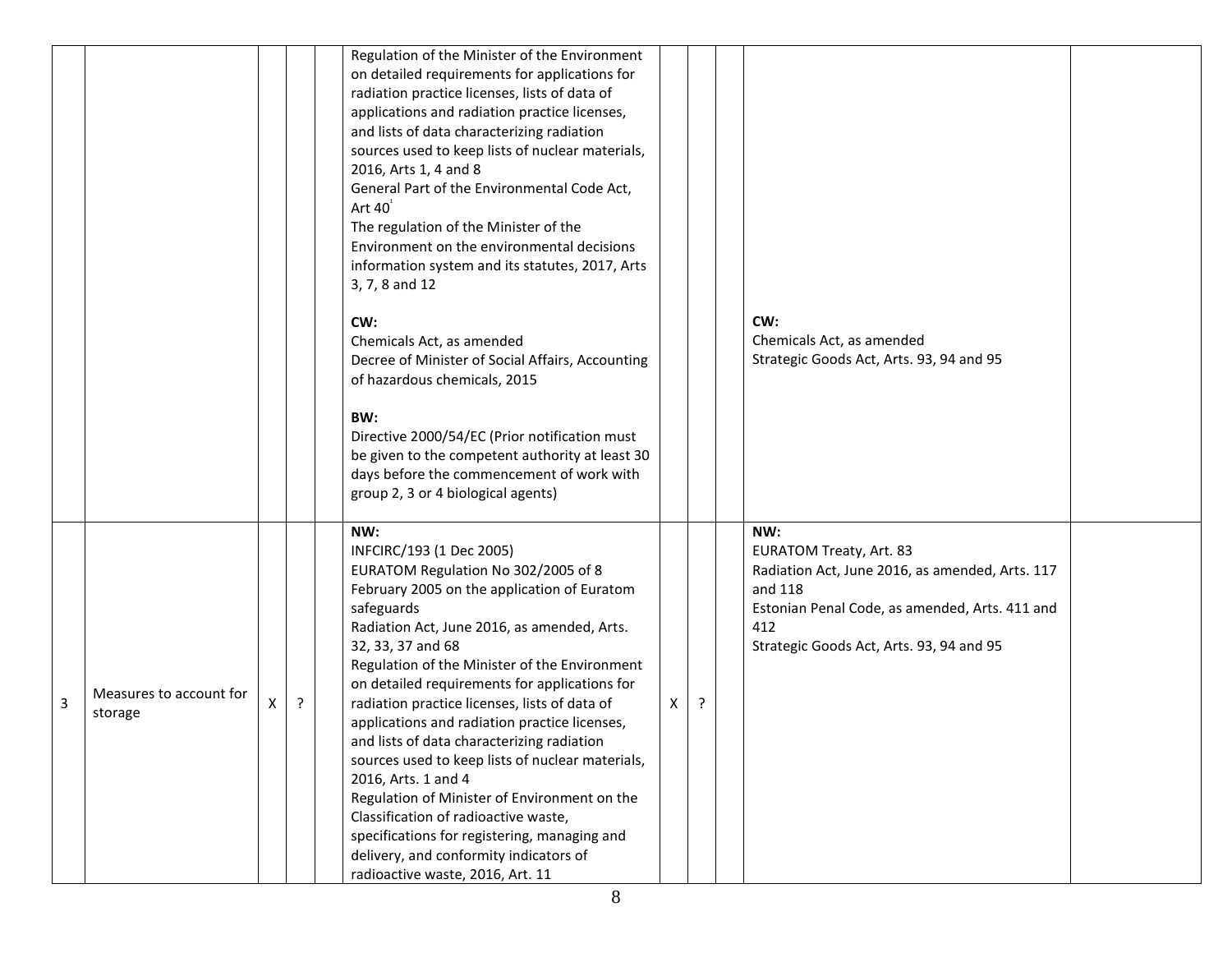|           |                                      |   |   |              | General Part of the Environmental Code Act,<br>Art $40^1$<br>The regulation of the Minister of the<br>Environment on the environmental decisions<br>information system and its statutes, 2017, Arts<br>3, 7, 8 and 12<br>CW:<br>Chemicals Act, as amended<br>Decree of Minister of Social Affairs, Accounting<br>of hazardous chemicals, 2015                                                                                                                                                                                                                                                                                                                                                                                                                                                                                                                                                                                                                                                                                                                                                                                                                                                                          |   |         | CW:<br>Chemicals Act, as amended<br>Strategic Goods Act, Arts. 93, 94 and 95                                                                               |  |
|-----------|--------------------------------------|---|---|--------------|------------------------------------------------------------------------------------------------------------------------------------------------------------------------------------------------------------------------------------------------------------------------------------------------------------------------------------------------------------------------------------------------------------------------------------------------------------------------------------------------------------------------------------------------------------------------------------------------------------------------------------------------------------------------------------------------------------------------------------------------------------------------------------------------------------------------------------------------------------------------------------------------------------------------------------------------------------------------------------------------------------------------------------------------------------------------------------------------------------------------------------------------------------------------------------------------------------------------|---|---------|------------------------------------------------------------------------------------------------------------------------------------------------------------|--|
| $\pmb{4}$ | Measures to account for<br>transport | X | X | $\mathsf{X}$ | NW/CW/BW:<br>EU Directive 2008/68/EC of 24 September 2008<br>on the inland transport of dangerous goods<br>(adapting ADR, RID and ADN and for intra-EU<br>transfers), as amended<br>Party to ADR and RID agreements<br>Road Transport Act, 2017, Art 35<br>The regulation of the Government on the list of<br>those hazardous substances which are not<br>allowed to be transported in the inland<br>maritime waters through transit, 2003, Art. 1<br>Strategic Goods Act, Art. 77<br>NW:<br>EURATOM Regulation No 302/2005 of 8<br>February 2005 on the application of Euratom<br>safeguards, Art. 26<br>Radiation Act, June 2016, as amended, Art. 32,<br>33, 41, 68, 82, 83 and 88<br>State Borders Act, Arts 14 and 14<br>Regulation of the Minister of the Environment<br>on detailed requirements for applications for<br>radiation practice licenses, lists of data of<br>applications and radiation practice licenses,<br>and lists of data characterizing radiation<br>sources used to keep lists of nuclear materials,<br>2016, Arts. 1, 4 and 8<br>General Part of the Environmental Code Act,<br>Art $40^{\degree}$<br>The regulation of the Minister of the<br>Environment on the environmental decisions | X | $\cdot$ | NW:<br>Radiation Act, June 2016, as amended, Art. 120<br>Estonian Penal Code, as amended, Arts. 411 and<br>412<br>Strategic Goods Act, Arts. 93, 94 and 95 |  |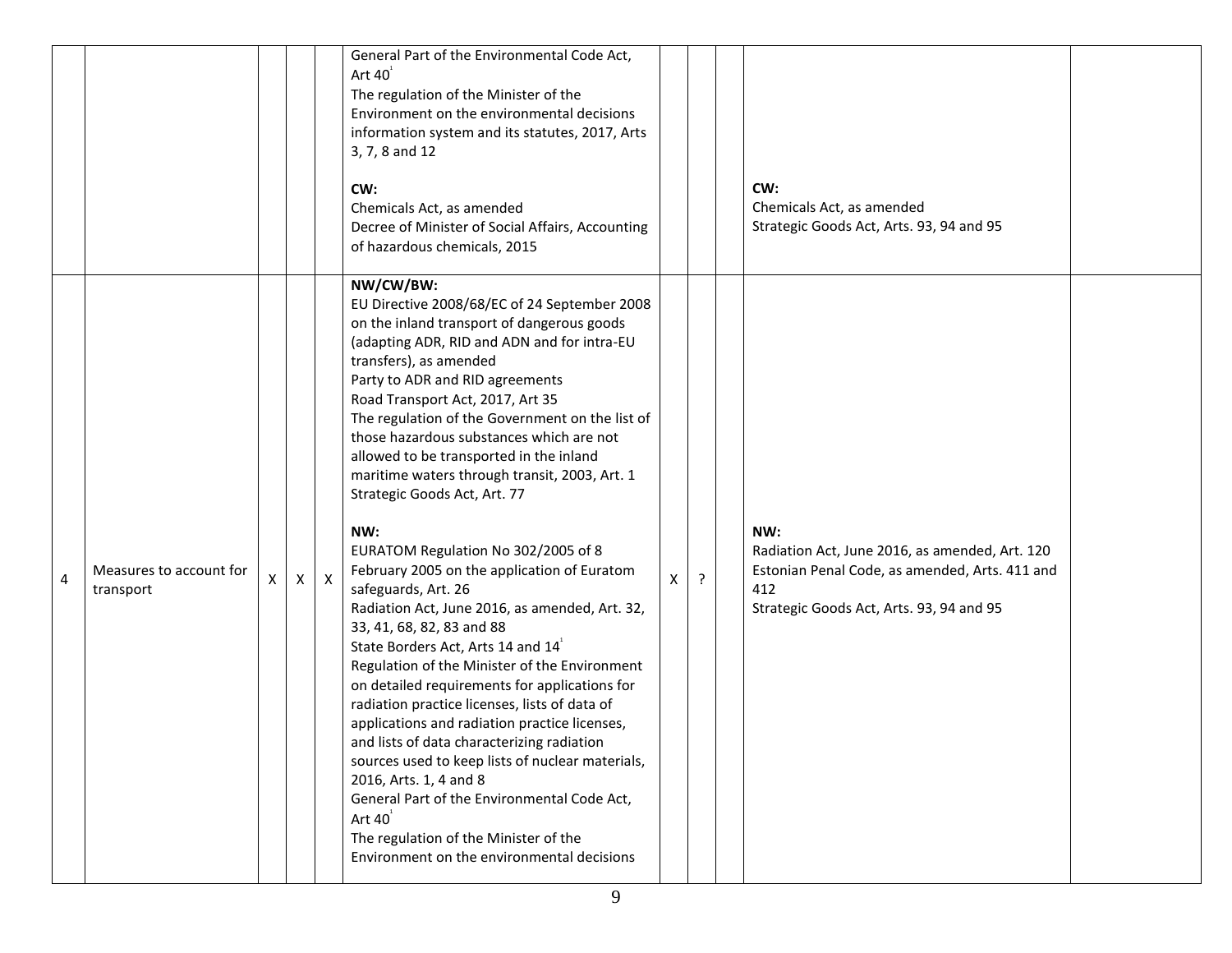|                |                                  |   | information system and its statutes, 2017, Arts.<br>3, 7, 8 and 12                                                                                                                                                                                                                                                                                                                                                                                                                                                                                                                                                                               |   | CW:<br>Strategic Goods Act, Arts. 93, 94 and 95                                                                            |  |
|----------------|----------------------------------|---|--------------------------------------------------------------------------------------------------------------------------------------------------------------------------------------------------------------------------------------------------------------------------------------------------------------------------------------------------------------------------------------------------------------------------------------------------------------------------------------------------------------------------------------------------------------------------------------------------------------------------------------------------|---|----------------------------------------------------------------------------------------------------------------------------|--|
| 5              | Measures to secure<br>production | X | NW:<br>Radiation Act, June 2016, as amended, Arts. 32<br>and 68<br>Regulation of the Minister of the Environment<br>on detailed requirements for applications for<br>radiation practice licenses, lists of data of<br>applications and radiation practice licenses,<br>and lists of data characterizing radiation<br>sources used to keep lists of nuclear materials,<br>2016<br>The regulation of the Minister of Environment<br>on requirements for the premises where<br>radiation sources are located, for marking the<br>premises and radiation sources, categories of<br>radioactive sources and radionuclide activity<br>levels, 2016     | X | NW:<br>Radiation Act, June 2016, as amended, Arts. 117<br>and 118<br>Estonian Penal Code, as amended, Arts. 411 and<br>412 |  |
| 6              | Measures to secure use           | X | NW:<br>Radiation Act, June 2016, as amended, Arts.<br>32, 40 and 68<br>The regulation of the Minister of Environment<br>on detailed requirements for applications for<br>radiation practice licenses, lists of data of<br>applications and radiation practice licenses,<br>and lists of data characterizing radiation<br>sources used to keep lists of nuclear materials,<br>2016<br>The regulation of the Minister of Environment<br>on requirements for the premises where<br>radiation sources are located, for marking the<br>premises and radiation sources, categories of<br>radioactive sources and radionuclide activity<br>levels, 2016 | X | NW:<br>Radiation Act, June 2016, as amended, Arts. 117<br>and 118<br>Estonian Penal Code, as amended, Arts. 411 and<br>412 |  |
| $\overline{7}$ | Measures to secure<br>storage    | X | NW:<br>Radiation Act, as amended, Arts. 32, 40 and<br>68The regulation of the Minister of<br>Environment on detailed requirements for<br>applications for radiation practice licenses, lists                                                                                                                                                                                                                                                                                                                                                                                                                                                     | X | NW:<br>Radiation Act, June 2016, as amended, Arts. 117<br>and 118<br>Estonian Penal Code, as amended, Arts. 411 and<br>412 |  |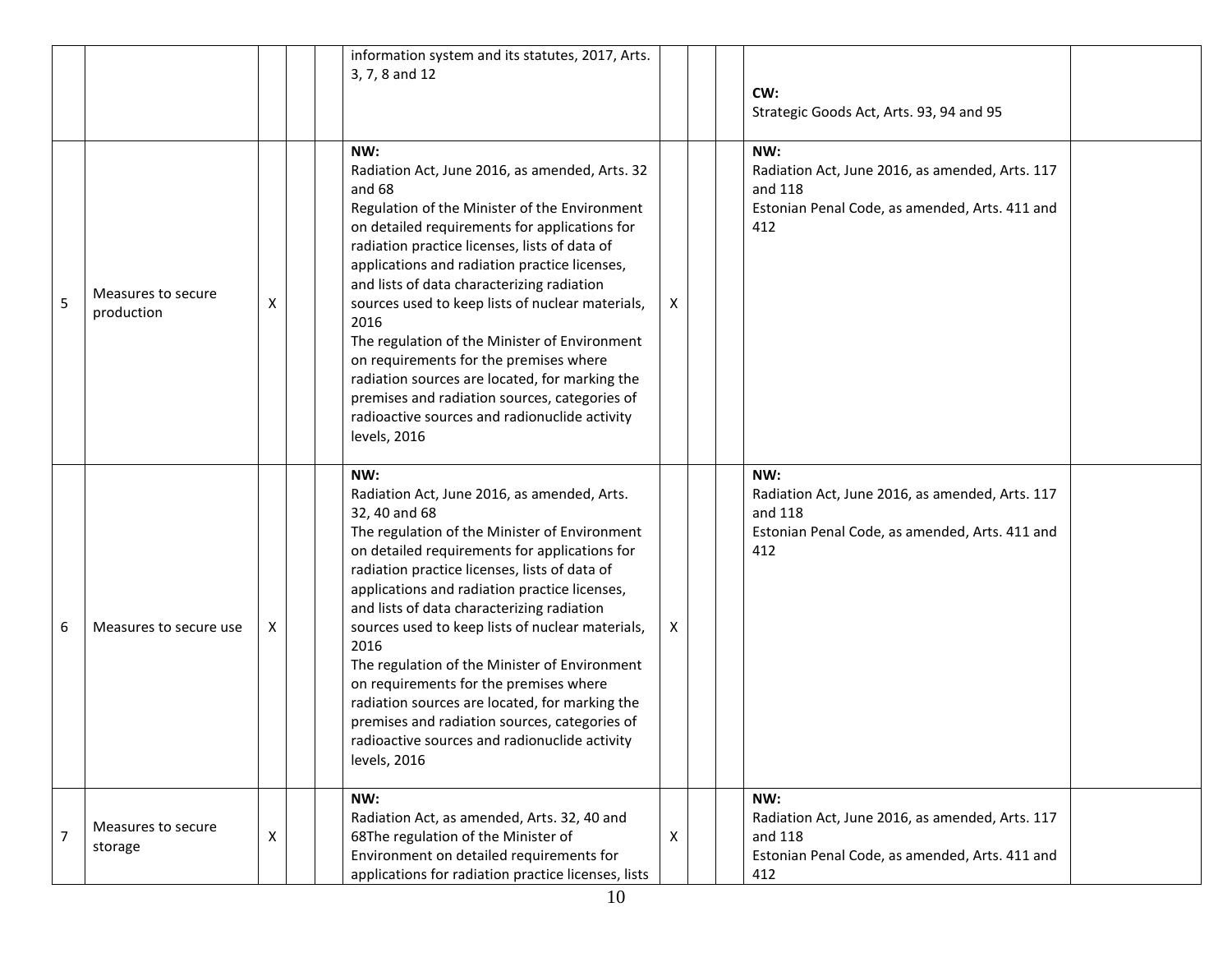|    |                                 |   |              |              | of data of applications and radiation practice<br>licenses, and lists of data characterizing<br>radiation sources used to keep lists of nuclear<br>materials, 2016<br>The regulation of the Minister of Environment<br>on requirements for the premises where<br>radiation sources are located, for marking the<br>premises and radiation sources, categories of<br>radioactive sources and radionuclide activity<br>levels, 2016 |   |                                                                                                                            |  |
|----|---------------------------------|---|--------------|--------------|-----------------------------------------------------------------------------------------------------------------------------------------------------------------------------------------------------------------------------------------------------------------------------------------------------------------------------------------------------------------------------------------------------------------------------------|---|----------------------------------------------------------------------------------------------------------------------------|--|
| 8  | Measures to secure<br>transport | X | $\mathsf{X}$ | $\mathsf{X}$ | NW/CW/BW:<br>EU Directive 2008/68/EC of 24 September 2008<br>on the inland transport of dangerous goods<br>(adapting ADR, RID and for intra EU transfers),<br>as amended<br>Party to ADR and RID agreements<br>NW:<br>Radiation Act, as amended, Arts. 32, 41 and 68                                                                                                                                                              | Χ | NW:<br>Radiation Act, June 2016, as amended, Arts. 117<br>and 118<br>Estonian Penal Code, as amended, Arts. 411 and<br>412 |  |
| 9  | Physical protection<br>measures | X |              | X            | NW:<br>Radiation Act, June 2016, as amended, Arts. 32<br>and 34<br>The regulation of the Minister of Environment<br>on requirements for the premises where<br>radiation sources are located, for marking the<br>premises and radiation sources, categories of<br>radioactive sources and radionuclide activity<br>levels, 2016<br>BW:<br>Directive 2000/54/EC, Annex                                                              | X | NW:<br>Radiation Act, June 2016, as amended, Arts. 117<br>and 118                                                          |  |
| 10 | <b>Personnel Reliability</b>    |   |              |              |                                                                                                                                                                                                                                                                                                                                                                                                                                   |   |                                                                                                                            |  |

2. Related materials: materials, equipment and technology covered by relevant multilateral treaties and arrangements, or included on national control lists, which could be used for the design, development, production or use of nuclear, chemical and biological weapons and their means of delivery.

\* Information required in this section may also be available in the State's Confidence Building Measures report, if submitted to the BWC Implementation Support Unit (online at: [http://www.unog.ch/80256EE600585943/\(httpPages\)/4FA4DA37A55C7966C12575780055D9E8?OpenDocument\)](http://www.unog.ch/80256EE600585943/(httpPages)/4FA4DA37A55C7966C12575780055D9E8?OpenDocument)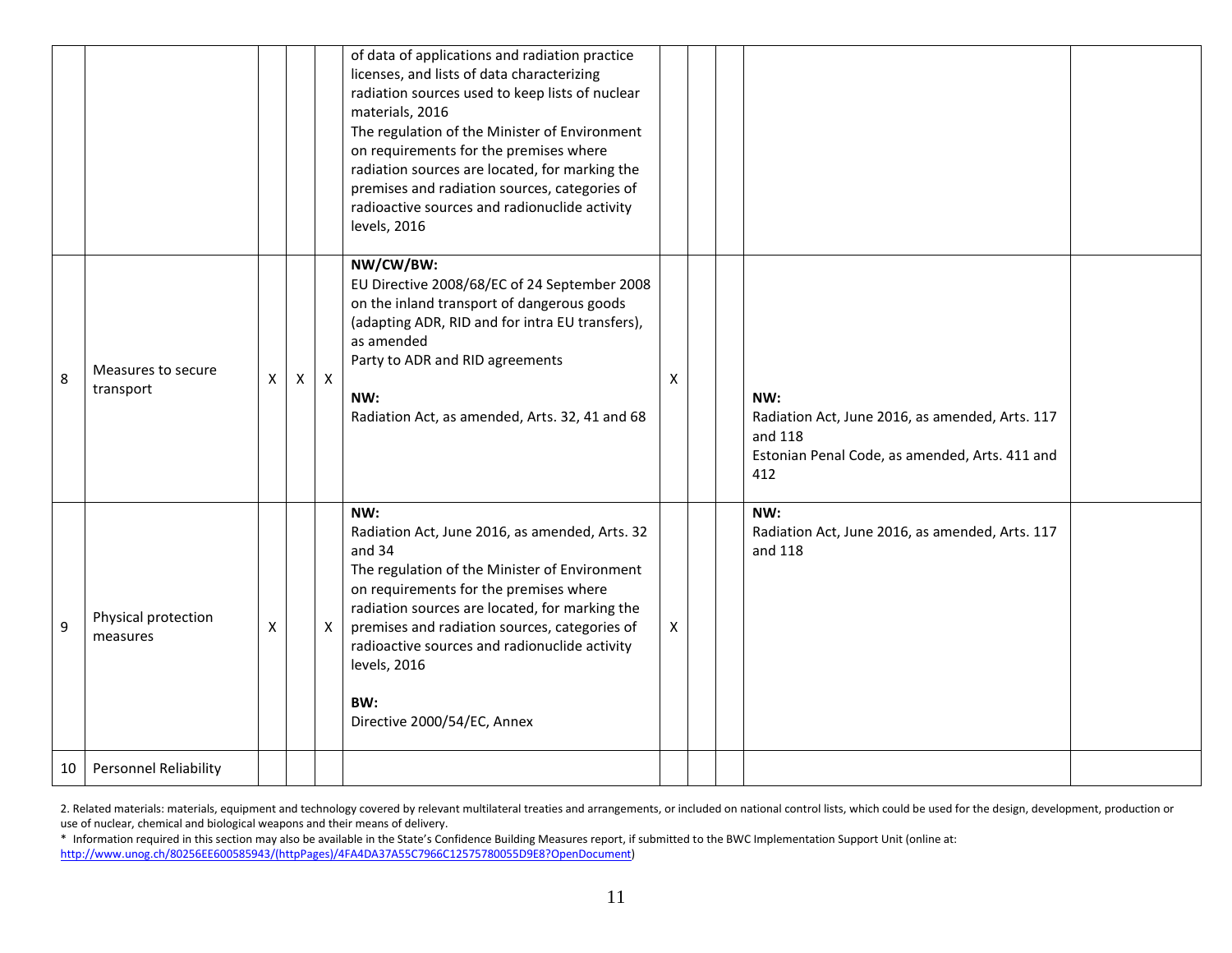### **IV. OP 3 (a) and (b) - Account for/Secure/Physically protect NW including Related Materials (NW specific)**

| <b>Measures to establish</b><br>domestic controls to prevent<br>the proliferation of NW, and<br>their means of delivery;<br>controls over related<br>materials |                                                                                                                                                                   | <b>Source document</b>                                                                                                                                                                                                                                                                                                                                                                                                        | <b>Remarks</b> |
|----------------------------------------------------------------------------------------------------------------------------------------------------------------|-------------------------------------------------------------------------------------------------------------------------------------------------------------------|-------------------------------------------------------------------------------------------------------------------------------------------------------------------------------------------------------------------------------------------------------------------------------------------------------------------------------------------------------------------------------------------------------------------------------|----------------|
| 1                                                                                                                                                              | National regulatory<br>authority                                                                                                                                  | Ministry of Environment (policy and strategy on radiation protection and nuclear safety)<br>The Environmental Board (authorisation of radiation practices and facilities)<br>The Environmental Inspectorate (inspection and enforcement of radiation practices and facilities)<br>Estonian Internal Security Service - (gathers intelligence to prevent illegal transit of CBRN materials or dual use and<br>strategic goods) |                |
| 2                                                                                                                                                              | Licensing of nuclear<br>installations/entities/<br>use of materials                                                                                               | Radiation Act of 2016<br>(Art 79 of the Radiation Act lays down that a radiation practice license for the operation of a new nuclear facility can be<br>applied for after the Estonian Parliament Riigikogu has adopted a decision on commissioning of a nuclear facility, the<br>relevant nuclear legislation is required, in case Estonia decides to start using nuclear energy)                                            |                |
| 3                                                                                                                                                              | <b>IAEA Safeguards</b><br>Agreements                                                                                                                              | INFCIRC/193/Add.8 (1 December 2005)                                                                                                                                                                                                                                                                                                                                                                                           |                |
| 4                                                                                                                                                              | <b>IAEA Code of Conduct</b><br>on Safety and Security<br>of Radioactive Sources                                                                                   | <b>Expressed support</b>                                                                                                                                                                                                                                                                                                                                                                                                      |                |
| 5                                                                                                                                                              | Supplementary<br>Guidance on the Import<br>and Export of<br>Radioactive Sources of<br>the Code of Conduct on<br>the Safety and Security<br>of Radioactive Sources | <b>Expressed support</b>                                                                                                                                                                                                                                                                                                                                                                                                      |                |
| 6                                                                                                                                                              | <b>IAEA</b> Incident and<br><b>Trafficking Database</b>                                                                                                           | Participates<br>(National contact point is the Environmental Board)                                                                                                                                                                                                                                                                                                                                                           |                |
| $\overline{7}$                                                                                                                                                 | <b>Integrated Nuclear</b><br>Security Support Plan<br>(INSSP) / International<br><b>Physical Protection</b><br><b>Advisory Service (IPPAS)</b>                    |                                                                                                                                                                                                                                                                                                                                                                                                                               |                |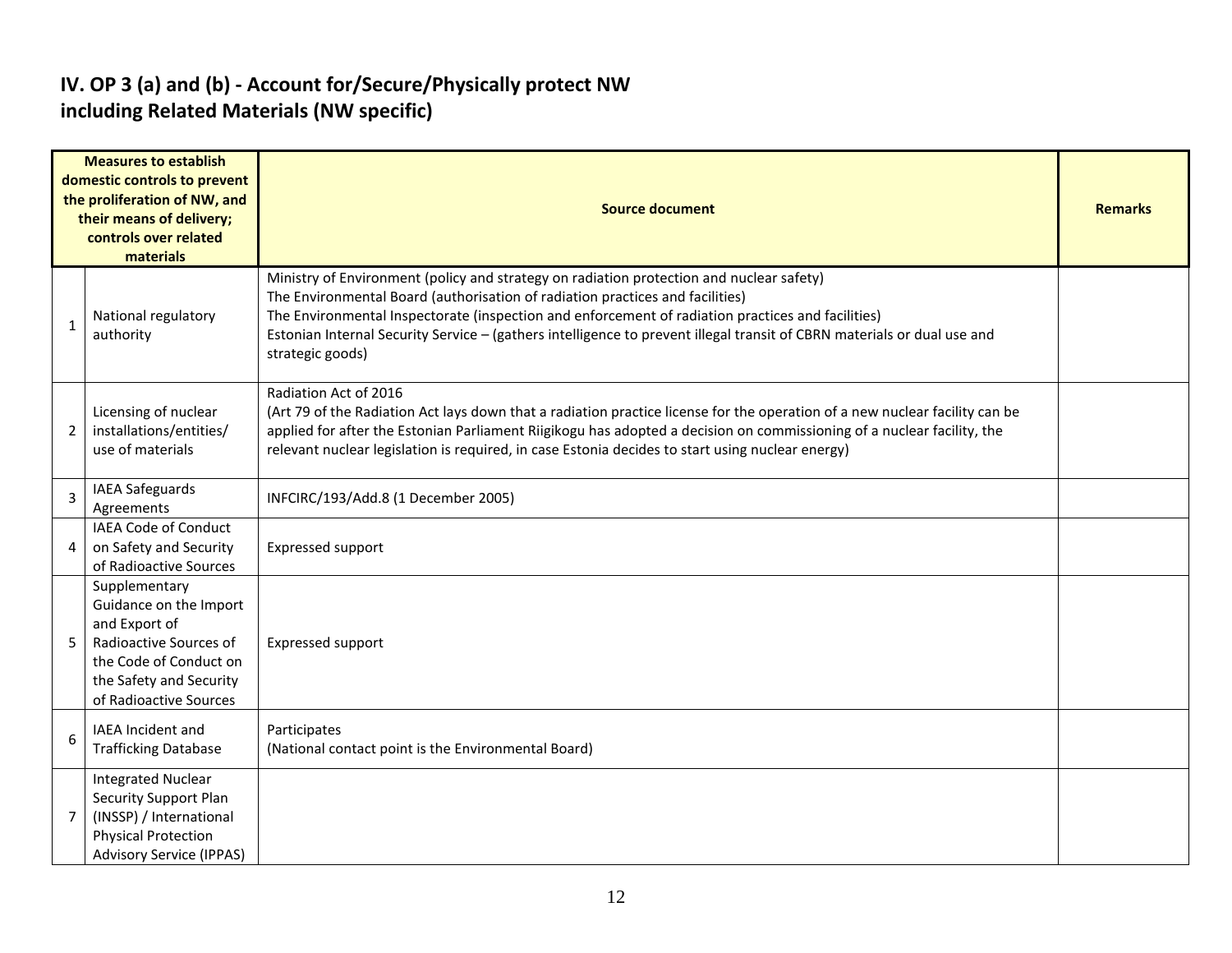| 8  | Applying the physical<br>protection<br>recommendations in<br>INFCIRC/225/Rev.5            | There are no nuclear power plants or facilities operating with nuclear fuel cycle in Estonia, neither any activities related to<br>nuclear fuel cycle.                                                                                                                                                                                                                                                                                                                                                                                                                                                                                                                        |  |
|----|-------------------------------------------------------------------------------------------|-------------------------------------------------------------------------------------------------------------------------------------------------------------------------------------------------------------------------------------------------------------------------------------------------------------------------------------------------------------------------------------------------------------------------------------------------------------------------------------------------------------------------------------------------------------------------------------------------------------------------------------------------------------------------------|--|
| 9  | <b>Other Agreements</b><br>related to IAEA                                                | Revised Supplementary Agreement Concerning the Provision of Technical Assistance, In force 2001<br>Vienna Convention on Civil Liability for Nuclear Damage, 1994<br>Convention on Early Notification of a Nuclear Accident, deposit 9 May 1994<br>Convention on Assistance in the Case of a Nuclear Accident or Radiological Emergency, deposit 9 May 1994<br>Joint Protocol Relating to the Application of the Vienna Convention and the Paris Convention, deposit 9 May 1994<br>Convention on Nuclear Safety, deposit 3 February 2006<br>Joint Convention on the Safety of Spent Fuel Management and the Safety of Radioactive Waste Management, deposit 3<br>February 2006 |  |
| 10 | National legislation and<br>regulations related to<br>nuclear material<br>including CPPNM | Radiation Act<br>Penal Code, Art. 412                                                                                                                                                                                                                                                                                                                                                                                                                                                                                                                                                                                                                                         |  |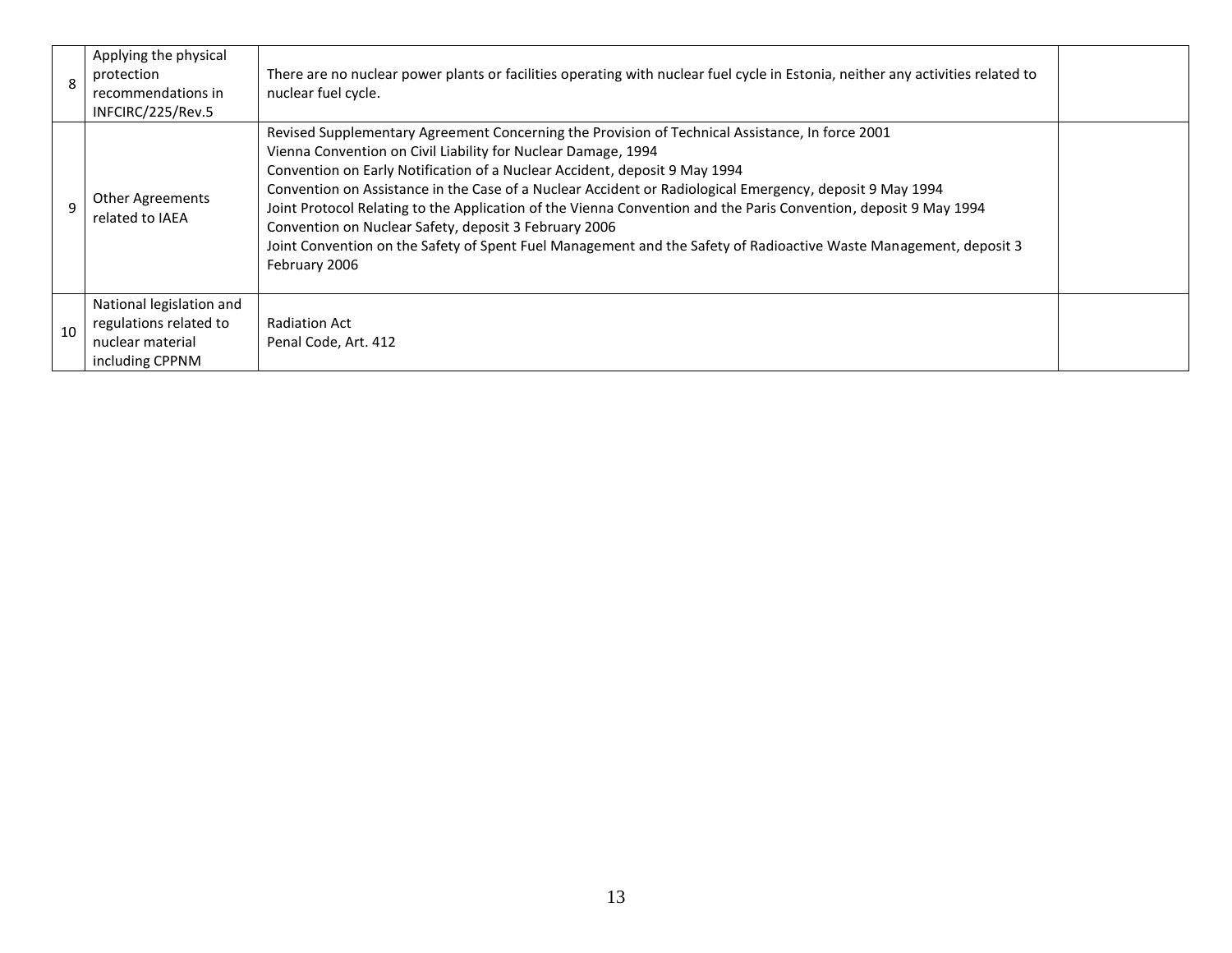### **V. OP 3 (a) and (b) - Account for/Secure/Physically protect CW including Related Materials (CW specific)**

| <b>Measures to establish</b><br>domestic controls to prevent<br>the proliferation of CW, and<br>their means of delivery;<br>controls over related<br>materials |                                                                                                                     | <b>Source document</b>                             |  |  |  |  |  |
|----------------------------------------------------------------------------------------------------------------------------------------------------------------|---------------------------------------------------------------------------------------------------------------------|----------------------------------------------------|--|--|--|--|--|
|                                                                                                                                                                | National CWC authority                                                                                              | <b>Health Board</b><br>Ratification Act of the CWC |  |  |  |  |  |
| $\overline{2}$                                                                                                                                                 | Licensing/registration of<br>installations/facilities/<br>persons/entities/use/<br>handling of related<br>materials |                                                    |  |  |  |  |  |
| $\overline{3}$                                                                                                                                                 | Old or abandoned<br>chemical weapons                                                                                |                                                    |  |  |  |  |  |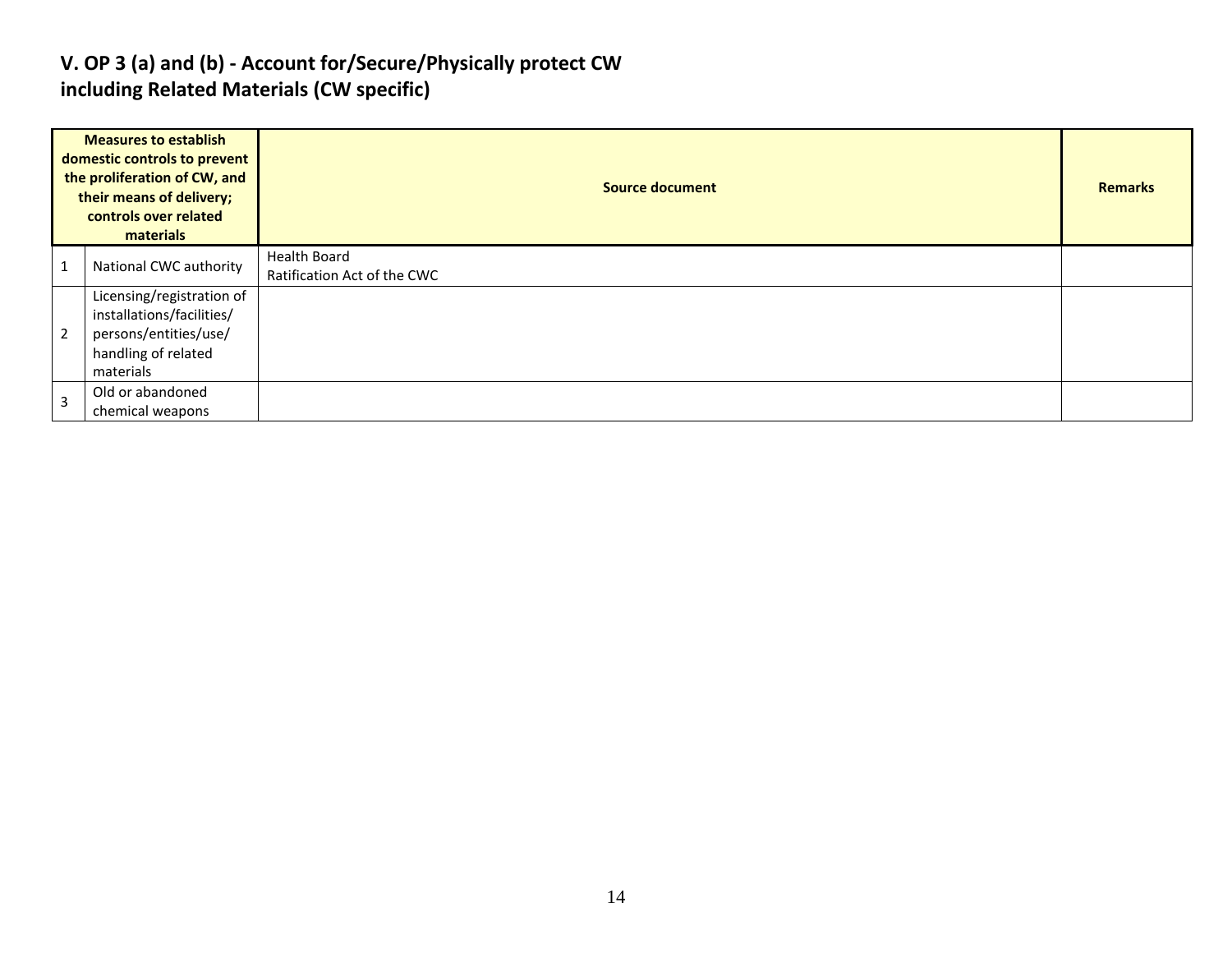### **VI. OP 3 (a) and (b) - Account for/Secure/Physically protect BW including Related Materials (BW specific)**

| <b>Measures to establish</b><br>domestic controls to prevent<br>the proliferation of BW, their<br>means of delivery; controls<br>over related materials | Source document                                                                                                            |  |  |  |  |  |
|---------------------------------------------------------------------------------------------------------------------------------------------------------|----------------------------------------------------------------------------------------------------------------------------|--|--|--|--|--|
| Licensing/registration of<br>installations/facilities/<br>persons/entities/use/<br>handling of materials                                                | Directive 2000/54/EC<br>Environmental Impact Assessment and Environmental Management System Act<br>Ministry of Environment |  |  |  |  |  |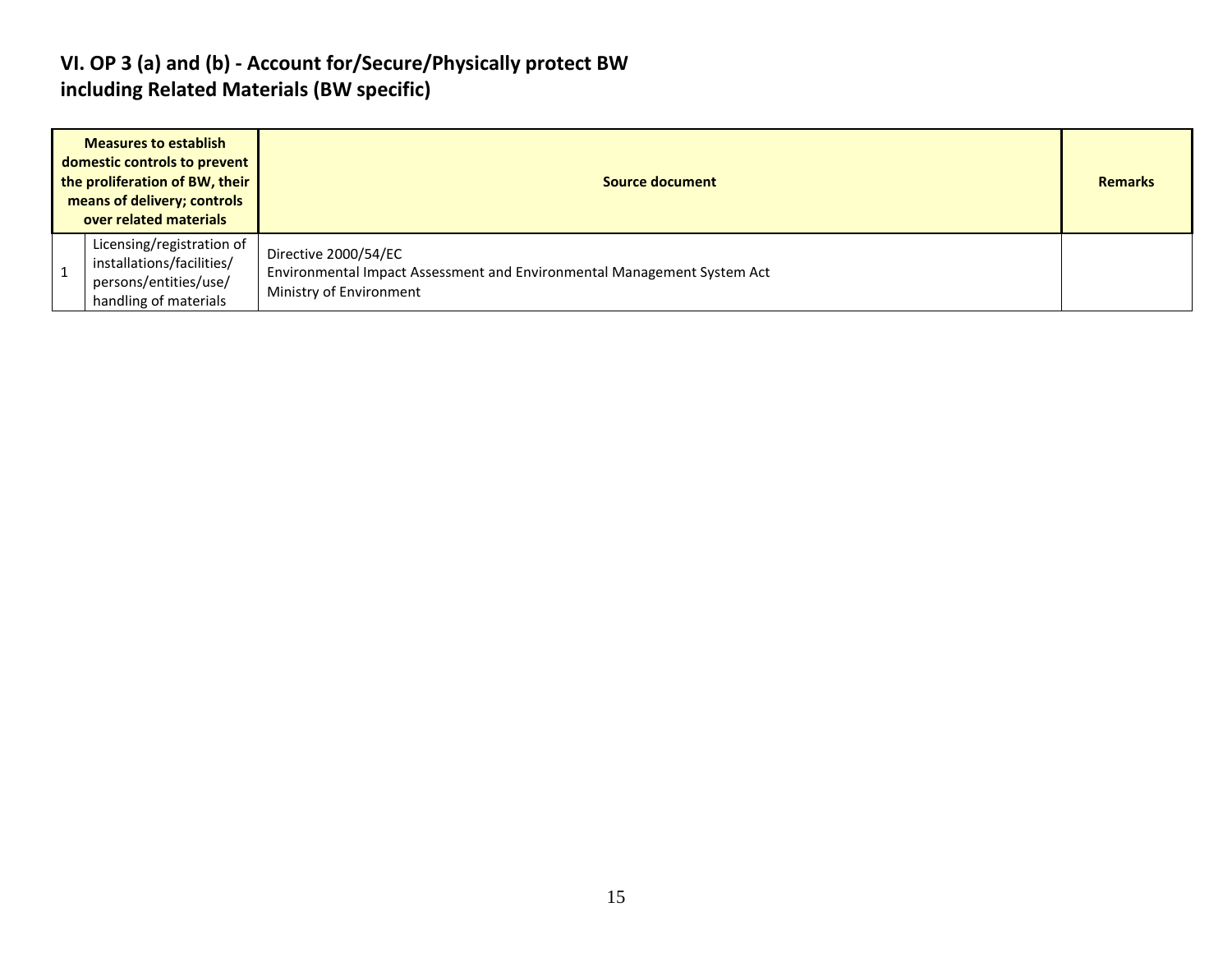# **VII. OP 3 (c) and (d) and related matters from OP 6 - Controls of NW,**

## **CW and BW, including Related Materials**

| <b>Border controls and export</b><br>and trans-shipment controls<br>to prevent the proliferation<br>of nuclear, chemical and<br>biological weapons and their<br>means of delivery including<br>related materials |                                                                                   |              |                                      |                    | <b>National legal framework</b>                                                                                                                                                                                                                                                                                                                                                                                                  |        |                 |              | <b>Enforcement and civil/criminal penalties</b>                                                                                                                                                                                          |                |  |  |
|------------------------------------------------------------------------------------------------------------------------------------------------------------------------------------------------------------------|-----------------------------------------------------------------------------------|--------------|--------------------------------------|--------------------|----------------------------------------------------------------------------------------------------------------------------------------------------------------------------------------------------------------------------------------------------------------------------------------------------------------------------------------------------------------------------------------------------------------------------------|--------|-----------------|--------------|------------------------------------------------------------------------------------------------------------------------------------------------------------------------------------------------------------------------------------------|----------------|--|--|
|                                                                                                                                                                                                                  |                                                                                   | N<br>W       | $X$ ?<br>$\mathbf{C}$<br>B<br>W<br>W |                    | <b>Source document</b>                                                                                                                                                                                                                                                                                                                                                                                                           | N<br>W | $X$ ?<br>C<br>W | B<br>W       | <b>Source document</b>                                                                                                                                                                                                                   | <b>Remarks</b> |  |  |
| $1\,$                                                                                                                                                                                                            | Border control to<br>detect, deter, prevent<br>and combat illicit<br>trafficking  | X            | $\mathsf{X}$                         | $\pmb{\mathsf{X}}$ | NW/CW/BW:<br>Council Regulation (EU) No. 952/2013 (Union<br>Customs Code), as amended; especially Arts.<br>264 and 267<br>Regulation 2015/2447 (implementing<br>provisions to the Community Customs Code<br>Regulation (EC) No 1889/2005 of the European<br>Parliament and of the Council of 26 October<br>2005 on controls of cash entering or leaving<br>the Community<br>Customs Act, 2004<br>Strategic Goods Act, as amended | X      | X               | X            | NW/CW/BW:<br>Customs Act, 2004<br>NW:<br>Radiation Act, as amended<br>Estonian Penal Code, as amended, Arts. 411<br>(Unlawful radiation practice), 421-421 <sup>2</sup>                                                                  |                |  |  |
| $\overline{2}$                                                                                                                                                                                                   | Law enforcement to<br>detect, deter, prevent<br>and combat illicit<br>trafficking | $\mathsf{X}$ | $\mathsf{X}$                         | $\mathsf{X}$       | NW/CW/BW:<br>Customs Act, 2004<br>Strategic Goods Act, as amended<br>Council Regulation (EU) No. 952/2013 (Union<br>Customs Code), as amended, especially Art.<br>198                                                                                                                                                                                                                                                            | X.     | X               | $\mathsf{X}$ | NW/CW/BW:<br>Strategic Goods Act, as amended, Arts. 1 and<br>84 (Ministry of Defence)<br><b>Strategic Goods Commission</b><br><b>Estonian Internal Security Service</b><br><b>Tax and Customs Board</b><br>Police and Border Guard Board |                |  |  |
| 3                                                                                                                                                                                                                | Border control detection<br>measures                                              | X            | $\mathsf{X}$                         | $\mathsf{X}$       | NW/CW/BW:<br>Union Customs Code, as amended, Arts. 13 and<br>15, title IX<br>Scanners and X-ray                                                                                                                                                                                                                                                                                                                                  | X      | X               | $\mathsf{X}$ | NW/CW/BW:<br>Union Customs Code, as amended, Art. 22<br>Scanners and X-ray                                                                                                                                                               |                |  |  |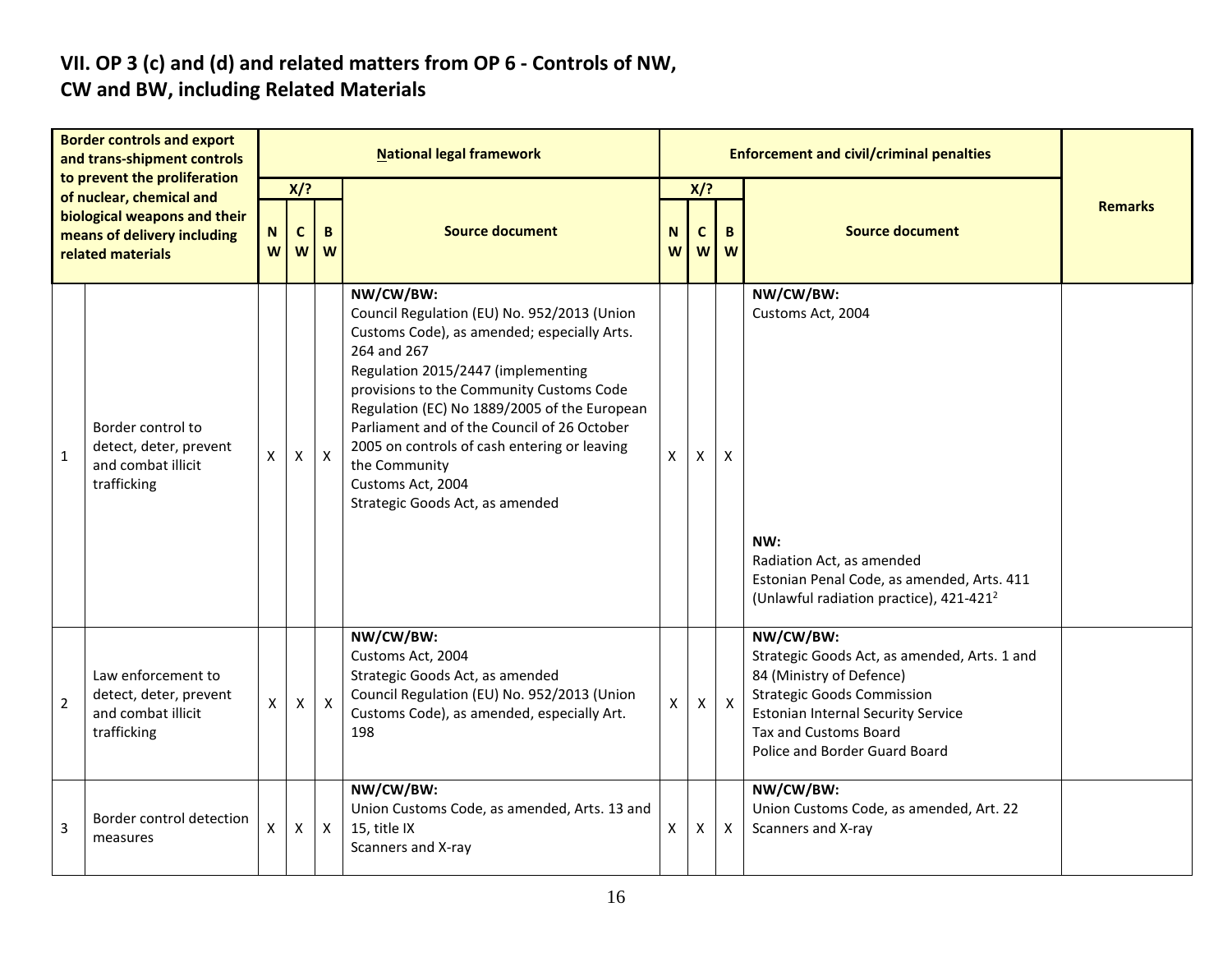| 4              | Control of brokering                                       | X | X            | $\mathsf{X}$ | NW/CW/BW:<br>Council regulation (EC) n. 428/2009 of 5 May<br>2009 setting up a Community regime for the<br>control of exports, transfer, brokering and<br>transit of dual-use items, as amended, Art. 5<br>Strategic Goods Act, as amended                                                                                                                                                       | X | X.             | $\mathsf{X}$              | NW/CW/BW:<br>State Register of Brokers (Government<br>Regulation no. 61 of 9 March 2004)<br>Estonian Penal Code, as amended, Arts. 22,<br>391, 392 and 393                                                                                                   |  |
|----------------|------------------------------------------------------------|---|--------------|--------------|--------------------------------------------------------------------------------------------------------------------------------------------------------------------------------------------------------------------------------------------------------------------------------------------------------------------------------------------------------------------------------------------------|---|----------------|---------------------------|--------------------------------------------------------------------------------------------------------------------------------------------------------------------------------------------------------------------------------------------------------------|--|
| 5              | Export control<br>legislation in place                     | X | X            | $\mathsf{X}$ | NW/CW/BW:<br>Council regulation (EC) n. 428/2009 of 5 May<br>2009 setting up a Community regime for the<br>control of exports, transfer, brokering and<br>transit of dual-use items, as amended<br>Strategic Goods Act, as amended                                                                                                                                                               | X | X              | $\boldsymbol{\mathsf{X}}$ | NW/CW/BW:<br>Estonian Penal Code, as amended, Arts. 391,<br>392 and 393<br>Customs Act, Chapter 9, Art. 65 point 4<br>Strategic Goods Act, as amended, Art. 59<br>Council regulation (EC) n. 428/2009 of 5 May<br>2009, Art. 24                              |  |
| 6              | Licensing provisions and<br>Authority                      | Χ | $\mathsf{X}$ | $\mathsf{X}$ | NW/CW/BW:<br>Council regulation (EC) n. 428/2009 of 5 May<br>2009 setting up a Community regime for the<br>control of exports, transfer, brokering and<br>transit of dual-use items, Art. 3, 4, 5, Chap. III;<br>Art. 9; (intra-Community transfers do not<br>require an authorisation, except for items<br>listed in Annex IV, Art. 22); Annexes IIa to IIf.<br>Strategic Goods Act, as amended | X | X              | $\boldsymbol{\mathsf{X}}$ | NW/CW/BW:<br>Council regulation (EC) n. 428/2009 of 5 May<br>2009, Art. 24<br>Strategic Goods Act, as amended, Art. 59<br>Estonian Penal Code, as amended, Arts. 391,<br>392 and 393<br>Strategic Goods Commission within the<br>Ministry of Foreign Affairs |  |
| $\overline{7}$ | Control lists of<br>materials, equipment<br>and technology | x | $\mathsf{X}$ | $\mathsf{X}$ | NW/CW/BW:<br>Council regulation (EC) n. 428/2009as<br>amended, Annex I and Art. 2: "dual-use items<br>shall mean items, including software and<br>technology"<br>Strategic Goods Act, as amended                                                                                                                                                                                                 | X | X.             | $\boldsymbol{\mathsf{X}}$ | NW/CW/BW:<br>Council regulation (EC) n. 428/2009, as<br>amended, Annex I<br>Strategic Goods Act, as amended<br>Customs Act, as amended, Arts. 73-93<br>Estonian Penal Code, as amended, Arts. 391-<br>393                                                    |  |
|                | Intangible technology<br>transfers                         | Χ | $\mathsf{X}$ | $\mathsf{X}$ | NW/CW/BW:<br>Council regulation (EC) n. 428/2009, as<br>amended, Art. 2<br>Strategic Goods Act, as amended                                                                                                                                                                                                                                                                                       | X | $\mathsf{X}^-$ | $\mathsf{X}$              | NW/CW/BW:<br>Council regulation (EC) n. 428/2009, as<br>amended, Art. 24<br>Customs Act, as amended, Arts. 73-93<br>Estonian Penal Code, as amended, Arts. 391-<br>393                                                                                       |  |
| 9              | Inclusion of means of<br>delivery                          | X | $\mathsf{X}$ | $\mathsf{x}$ | NW/CW/BW:<br>Council regulation (EC) n. 428/2009, as<br>amended, Annex I                                                                                                                                                                                                                                                                                                                         | X | X              | X                         | NW/CW/BW:<br>Council regulation (EC) n. 428/2009, as<br>amended, Annex I                                                                                                                                                                                     |  |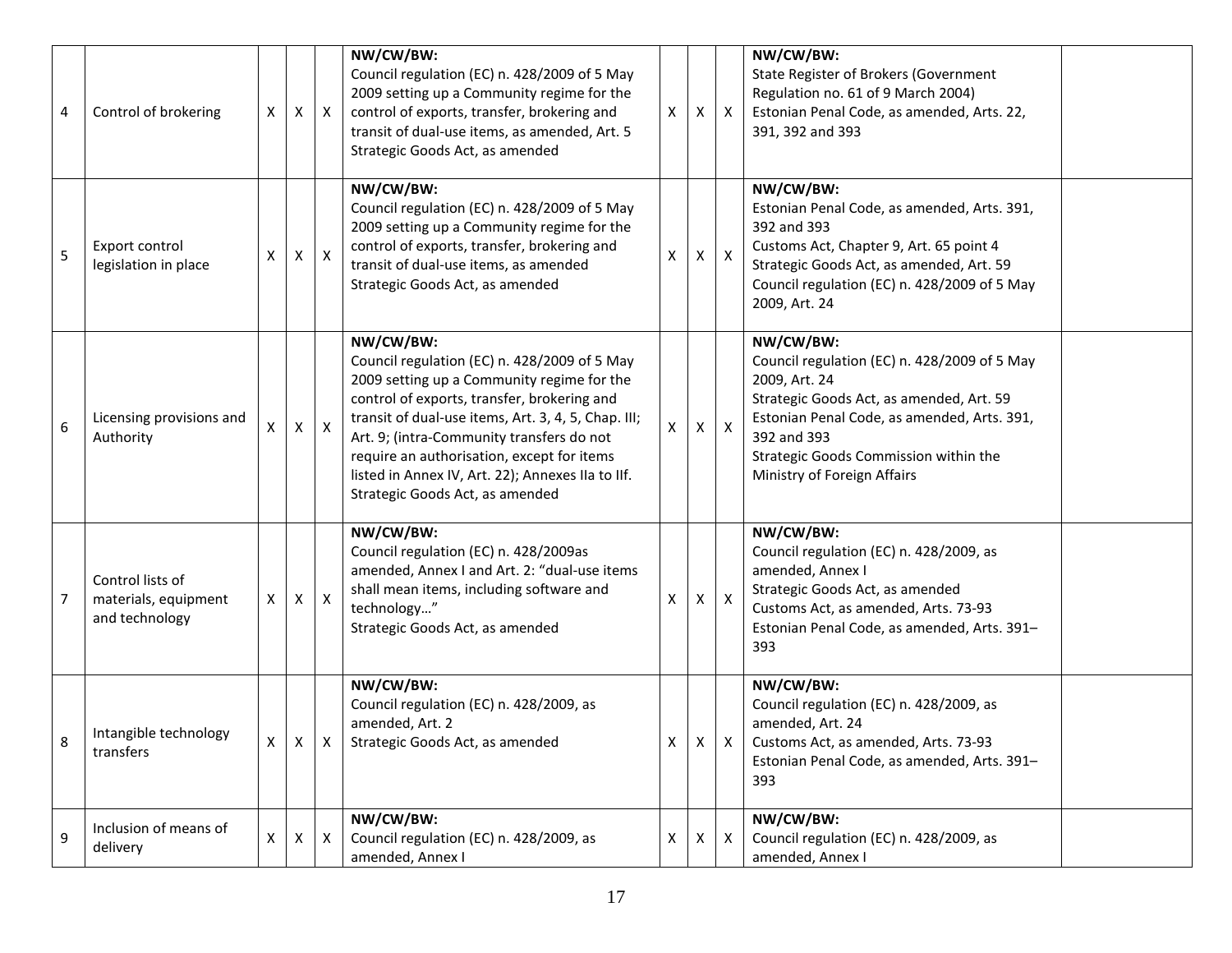|    |                        |   |              |                  | Strategic Goods Act, as amended                                                                                                                                                                                                                                                                                    |   |    |                           | Strategic Goods Act, as amended<br>Customs Act, as amended, Arts. 73-93.<br>Estonian Penal Code, as amended, Arts. 391-<br>393                                                                                                             |  |
|----|------------------------|---|--------------|------------------|--------------------------------------------------------------------------------------------------------------------------------------------------------------------------------------------------------------------------------------------------------------------------------------------------------------------|---|----|---------------------------|--------------------------------------------------------------------------------------------------------------------------------------------------------------------------------------------------------------------------------------------|--|
| 10 | End-user controls      | Χ | $\mathsf{x}$ | X                | NW/CW/BW:<br>Council regulation (EC) n. 428/2009, as<br>amended<br>EU Regulation no. 648 of 13 April 2005<br>(Security Amendment), Art. 1.14<br>Strategic Goods Act, as amended                                                                                                                                    | X | X  | $\mathsf{X}$              | NW/CW/BW:<br>Council regulation (EC) n. 428/2009, as<br>amended, Art. 24<br>End-use certificates<br><b>International Import Certificates</b><br>Customs Act, as amended, Arts. 73-93<br>Estonian Penal Code, as amended, Arts. 391-<br>393 |  |
| 11 | Catch all clause       | X | X            | $\boldsymbol{X}$ | NW/CW/BW:<br>Council regulation (EC) n. 428/2009, as<br>amended, Art 4<br>Strategic Goods Act, as amended, Art. 2 (11)                                                                                                                                                                                             | X | X. | $\mathsf{X}$              | NW/CW/BW:<br>Council regulation (EC) n. 428/2009, as<br>amended, Art 24<br>Strategic Goods Act, as amended                                                                                                                                 |  |
| 12 | Transit control        | X | X            | X                | NW/CW/BW:<br>Council regulation (EC) n. 428/2009, as<br>amended, Art. 6<br>Council Regulation (EU) No. 952/2013 (Union<br>Customs Code), as amended; especially Art. 5,<br>141, 158, 210, chapter on transit, Arts. 226 and<br>233<br>Strategic Goods Act, as amended, Art. 3                                      | X | X. | $\mathsf{X}$              | NW/CW/BW:<br>Council regulation (EC) n. 428/2009 of 5 May<br>2009, as amended Art. 24<br>Transit permission<br>Customs Act, as amended, Arts. 73-93<br>Estonian Penal Code, as amended, Arts. 391-<br>393                                  |  |
| 13 | Trans-shipment control | X | $\mathsf{x}$ | $\mathsf{X}$     | NW/CW/BW:<br>Council regulation (EC) n. 428/2009, as<br>amended, (transhipment would be handled<br>either as an "export" or a "transit" as defined<br>by the Regulation)<br>Council Regulation (EU) No. 952/2013 (Union<br>Customs Code), as amended<br>Customs Act, as amended<br>Strategic Goods Act, as amended | X | X  | $\boldsymbol{\mathsf{X}}$ | NW/CW/BW:<br>Council regulation (EC) n. 428/2009, as<br>amended, Art. 24<br>Customs Act, as amended, Art. 73-93<br>Estonian Penal Code, as amended, Art. 391-<br>393                                                                       |  |
| 14 | Re-export control      | X | X            | $\mathsf{X}$     | NW/CW/BW:<br>Council regulation (EC) n. 428/2009, as<br>amended, Art. 2 (defines "re-export" as an<br>"export" for the purposes of the Regulation)<br>Union Customs Code, as amended, Art. 270                                                                                                                     | X | X  | $\mathsf{X}$              | NW/CW/BW:<br>Council regulation (EC) n. 428/2009, as<br>amended, Art. 24<br>Customs Act, as amended, Art. 73-93<br>Estonian Penal Code, as amended, Art. 391-393                                                                           |  |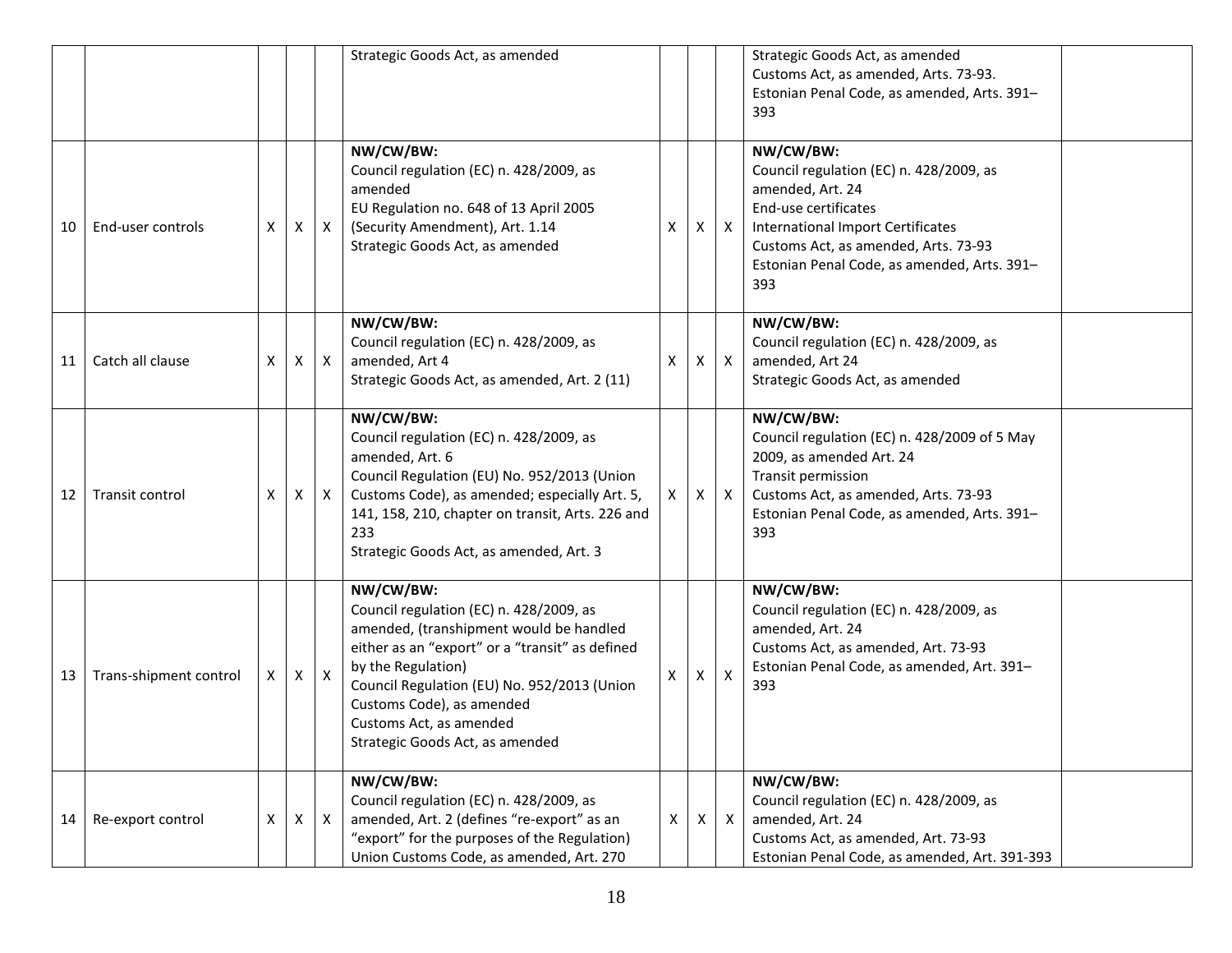|    |                                                                                                                                        |   |              |              | Customs Act, as amended<br>Strategic Goods Act, as amended, Arts. 5, 19<br>and 65                                                                                                 |                   |             |                           |                                                                                                                                                                               |  |
|----|----------------------------------------------------------------------------------------------------------------------------------------|---|--------------|--------------|-----------------------------------------------------------------------------------------------------------------------------------------------------------------------------------|-------------------|-------------|---------------------------|-------------------------------------------------------------------------------------------------------------------------------------------------------------------------------|--|
| 15 | Control over financing of<br>exports/transhipments<br>that would contribute to<br>proliferation                                        | X | $\mathsf{X}$ | $\mathsf{X}$ | NW/CW/BW:<br>Estonian Penal Code, as amended, Art. 237.3<br>Estonian Penal Code, as amended, Arts 394-<br>396<br>Money Laundering and Terrorist Financing<br>Prevention Act, 2017 | X                 | X           | $\boldsymbol{\mathsf{X}}$ | NW/CW/BW:<br>Estonian Penal Code, as amended, Art. 237.3<br>Estonian Penal Code, as amended, Art. 394-396<br>Money Laundering and Terrorist Financing<br>Prevention Act, 2017 |  |
| 16 | Control over services<br>related to exports/<br>transhipments that<br>would contribute to<br>proliferation including<br>transportation | x | X            | X            | NW/CW/BW:<br>Strategic Goods Act, as amended                                                                                                                                      | $\checkmark$<br>^ | v<br>$\sim$ | x                         | NW/CW/BW:<br>Strategic Goods Act, as amended                                                                                                                                  |  |